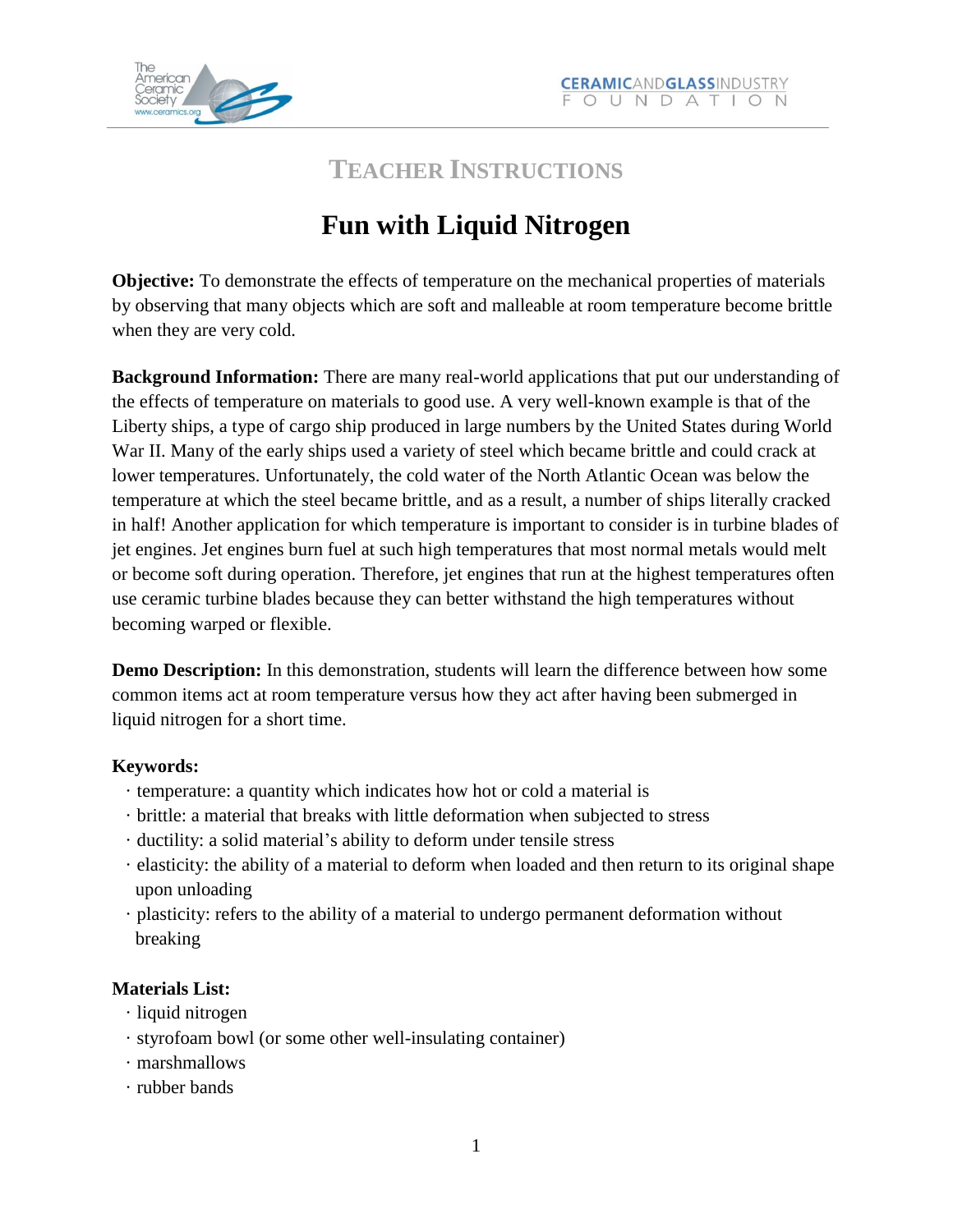

- · ping-pong balls
- · sewing needle
- · tongs
- · insulating gloves
- · safety glasses
- · broom and dustpan
- · hammer (OPTIONAL)

**Safety Precautions:** Liquid nitrogen is a hazardous substance. If misused, it may cause frostbite, eye damage, torn flesh, or asphyxiation. **ALWAYS FOLLOW THESE SAFETY RULES:**

- Keep liquid nitrogen away from students.
- Wear safety goggles at all times.
- Use tweezers to handle superconductors, magnets, or other small, cold objects. Plastic tweezers are desired but should be tested for embrittlement (see last caution) before use in the classroom.
- Wear insulating gloves when handling liquid nitrogen containers or large, cold objects.
- Use liquid nitrogen only in well-ventilated places.
- Do not allow liquid nitrogen to touch any part of your body.
- Items in contact with liquid nitrogen become **EXTREMELY COLD**. Do not touch any item that has been immersed in liquid nitrogen until it has warmed to room temperature.
- Do not store liquid nitrogen in any container with a tight-fitting lid. A tightly sealed container will build up pressure as the liquid boils and may **EXPLODE** after a short time.
- Many substances become brittle and may shatter when cold, sending pieces of the material flying. Avoid common glass and large, solid plastics.

### **Instructions:**

- 1. While wearing gloves, pour some liquid nitrogen into the styrofoam bowl.
- 2. Submerge a rubber band in the liquid nitrogen for about one minute.
- 3. Remove the rubber band and hold it at one end with the tongs. Ask that a student put on a glove and attempt to stretch it. Observe that it snaps in a brittle manner.
- 4. Repeat step 2 with a marshmallow.
- 5. Remove the marshmallow. Drop it on the floor and observe it shatter.
- 6. Very carefully puncture a ping pong ball with the sewing needle and repeat step 2.
- 7. Remove the ping pong ball and place it on the floor or table. As the air inside warms back to room temperature, it expands and releases from the small hole, causing the ball to spin.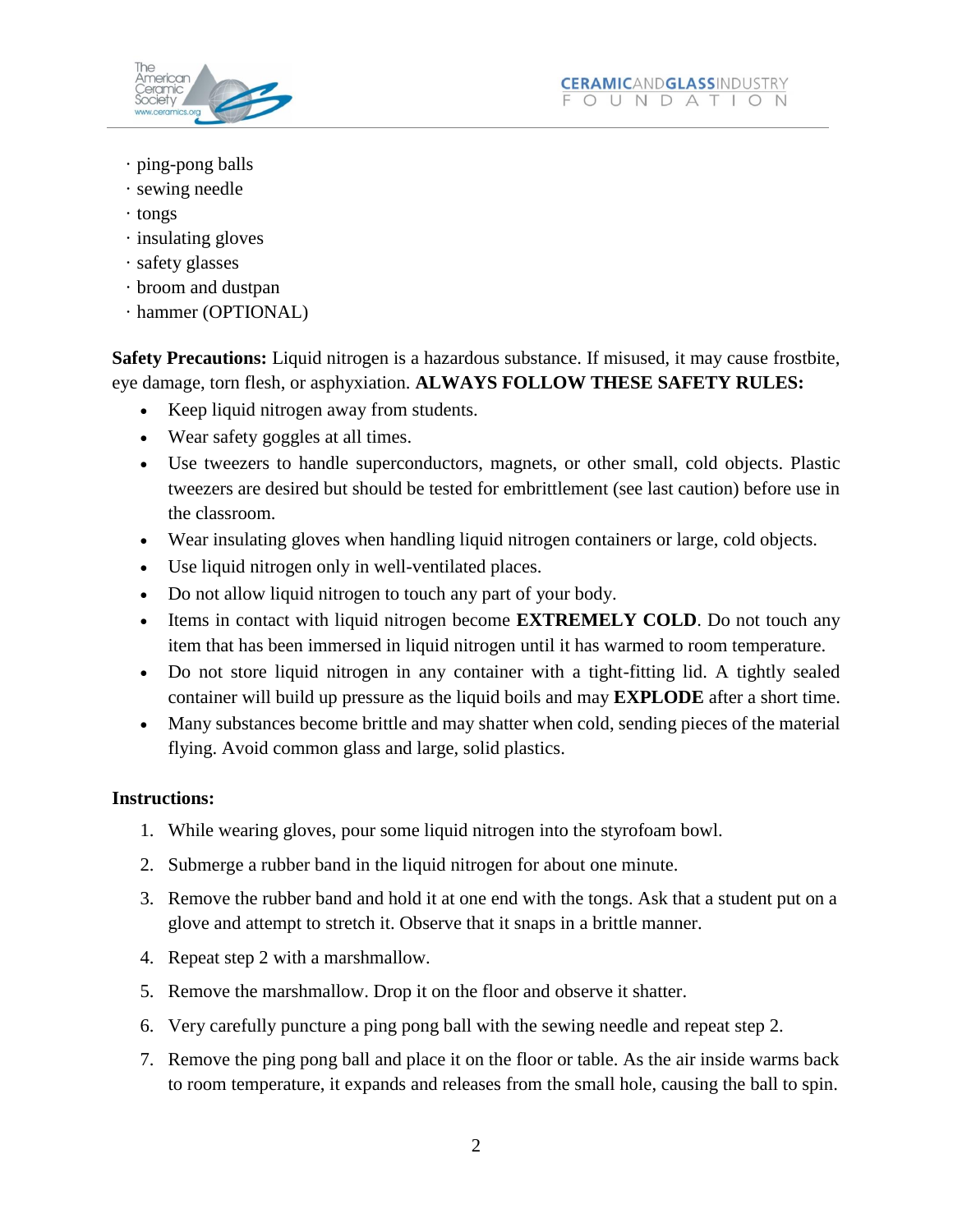

**Demo Delivery Hints:** The above items were chosen primarily due to their low cost and their ability to demonstrate some key mechanical property changes in materials. Feel free to augment the recommended items with others of your choice. Additional objects of interest might include fruit (such as grapes or bananas), flowers, or balloons inflated with air. The latter can be used to show the remarkable volume change experienced by a gas over a temperature range. You could also use the ideal gas law to quantify that volume change.

**Troubleshooting:** If the objects dropped to the floor do not shatter readily, a hammer can be used to shatter the objects. Place the objects on a hard surface that will not be damaged by the hammer and take extra precautions with finger and eye protection.

**Cleanup/Replacement parts:** Dispose of the liquid nitrogen by either letting it boil away completely, or for a bit more excitement, pour it carefully onto the floor where the liquid will form small spheres that will scatter and dissipate quickly. Make sure the shattered objects have warmed to room temperature, and then use the broom and dustpan to sweep up the pieces.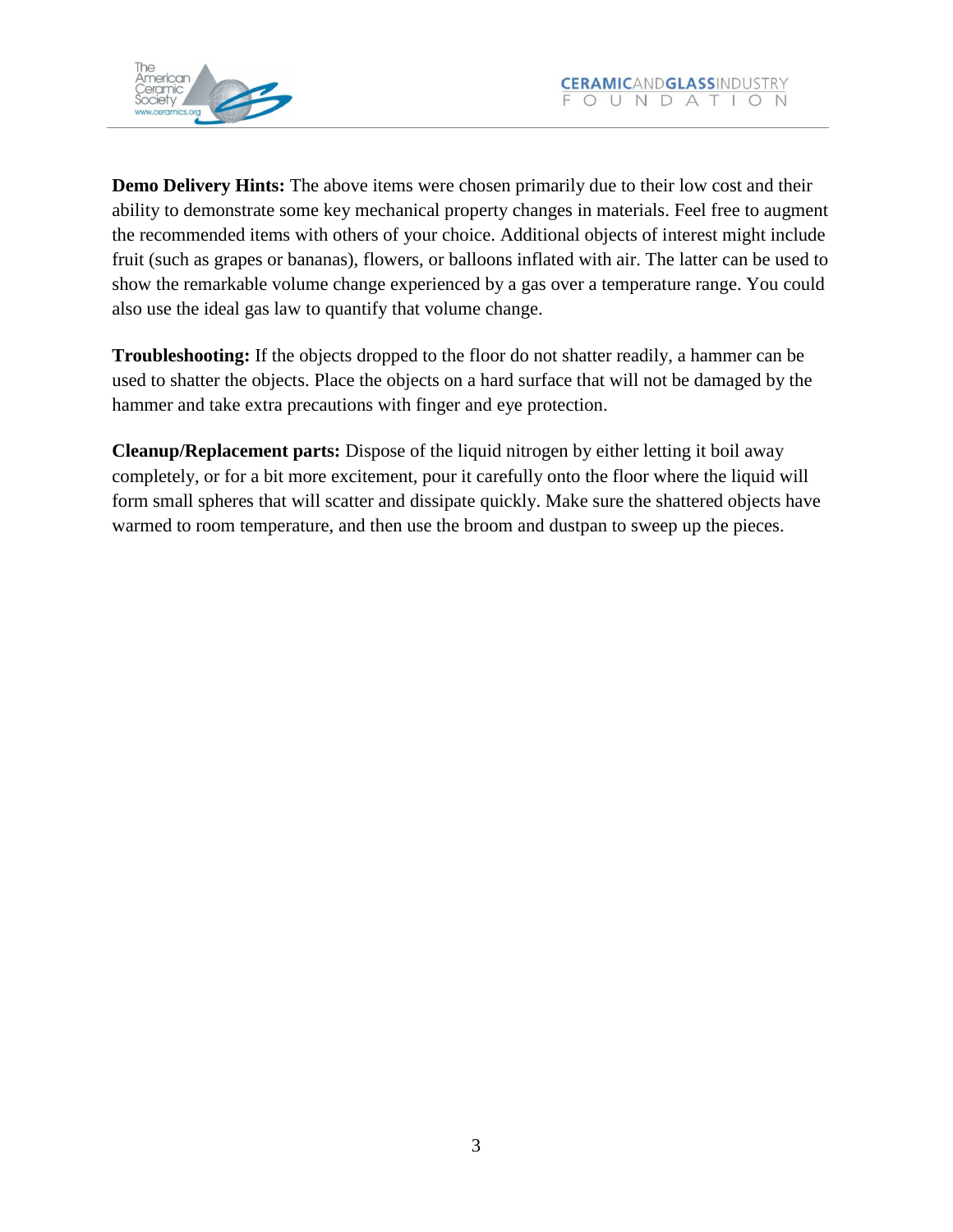



## **TEACHER DISCUSSION QUESTIONS**

# **Fun with Liquid Nitrogen**

### **Discussion Questions to Ask Before the Demo**

1. Ask students to give examples of how materials deform when a force is applied to them. *Discussion*: Materials generally deform in one or both of two ways: in an elastic manner or a plastic manner. Perfectly elastic materials, like rubber bands at room temperature, can be deformed (stretched) by a force, but will return to their original shape when the

force is removed. Perfectly plastic materials, like silly putty at room temperature, change shape when a force is applied and remain in that shape even after the force is removed. Most materials deform in a way that is a combination of the two. For example, squish a fresh marshmallow. It will flatten out because of the force applied by your fingers. When you stop applying the force, you may notice that the marshmallow tries to puff back to its original shape, but it doesn't quite get there. The marshmallow's attempt to puff back to its original shape is the elastic component of its deformation, while the leftover flattening is the plastic component of its deformation.

2. Ask students to give examples of how materials break.

*Discussion*: Materials generally break in one or both of two ways as well: in a brittle manner or a ductile manner. In a 100% brittle material, such as a coffee mug, the constituents of the material (atoms in the case of a coffee mug) cannot rearrange themselves easily when a force is applied and therefore the bonds between them fracture. In a 100% ductile material, like silly putty, the constituents of the material (polymer chains in the case of silly putty) can easily slide over one another and eventually the material stretches so thin that no more material is left to slide over itself, and it becomes two pieces. As with deformation, most materials break in a way that is a combination of the two. If you pull a marshmallow fast enough at room temperature it will stretch some as the sugar molecules slide over one another, but it will then "snap" in two. The stretching is the tendency of the marshmallow to break in a ductile manner, while the "snap" is the tendency of the marshmallow to break in a brittle manner.

3. Ask students how they think changing temperature will affect how materials deform and break.

*Discussion*: When discussing how materials break, it was noted that brittle materials are brittle because the constituents of the material cannot rearrange. What factor determines the ease of that rearrangement? Temperature is the answer in most cases. Temperature is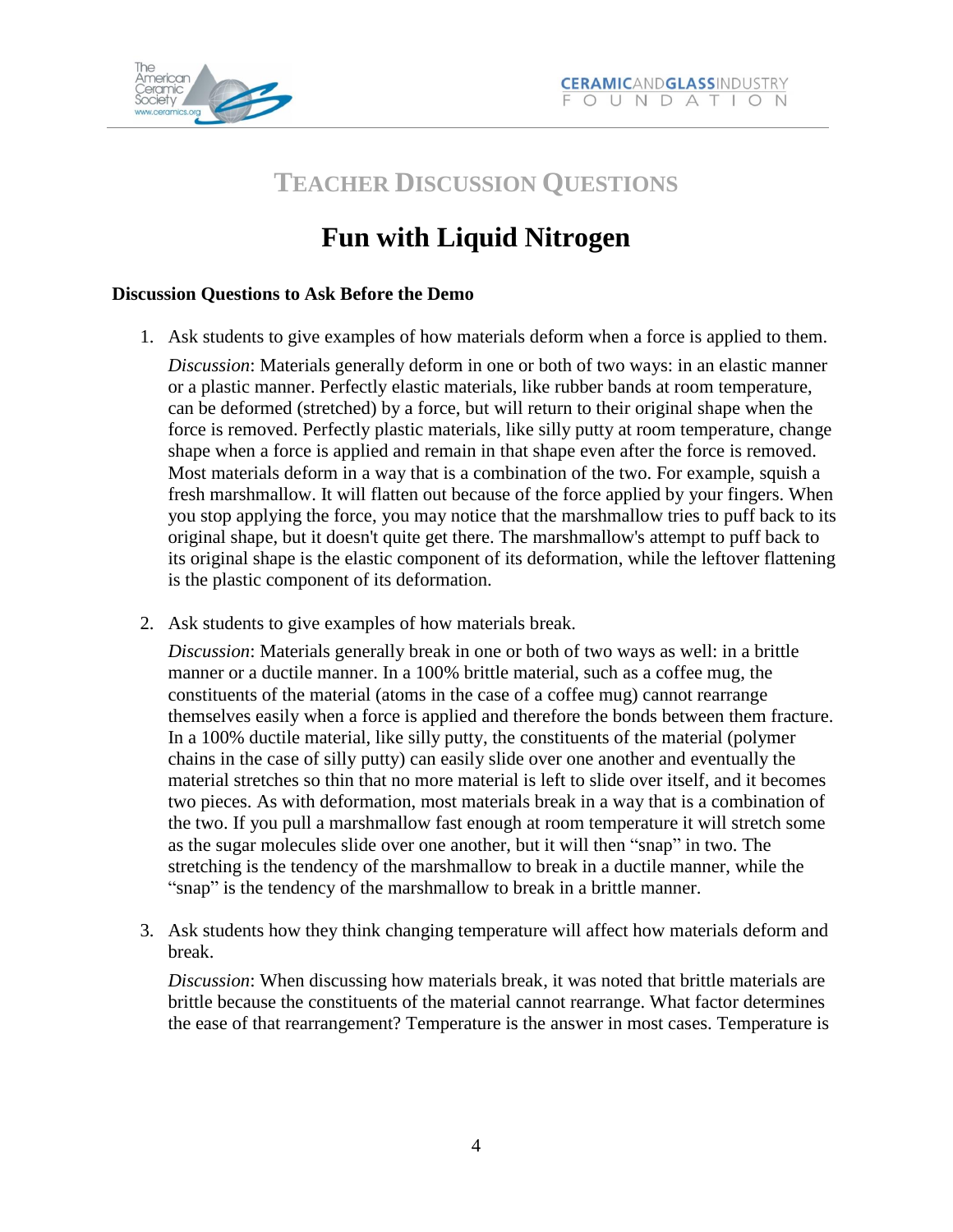

a measure of thermal energy, which in turn is essentially how much and how fast atoms in the material vibrate back and forth. When a force is applied to a material, the material's thermal vibrations can let the material's constituents hop or slide over each other, allowing for plastic deformation and a tendency towards breaking in a ductile manner. For the same reason, a material with less thermal energy cannot as easily let its constituents hop or slide, so the material has a tendency towards breaking in a brittle manner. So, you would probably expect materials to become more brittle as the temperature decreases.

4. Ask students why it is important for engineers to think about temperature when selecting materials for specific purposes.

*Discussion*: See the Background Information section in the Teacher Instructions for discussion of this question.

### **Discussion Questions to Ask During the Demo**

1. Ask students to guess how each object will behave before subjecting the object to a test.

*Discussion*: There is no right or wrong answer to this question. Encourage as much discussion as possible as this is the best way to get students interested in the demo.

2. Ask students to note how each object behaves or breaks after testing.

*Discussion*: See the explanation of brittle/ductile and elastic/plastic and the influence of temperature discussed in Questions 1-3 above. Encourage students to make the connection about the change in material properties (e.g., moving from ductile to brittle when exposed to liquid nitrogen, elastic to plastic, etc.) that they observe when a material is subjected to liquid nitrogen.

### **Discussion Questions to Ask After the Demo**

1. Ask students to compare the behaviors of the rubber band at room temperature versus at 77 K.

*Discussion*: Both objects break in a very brittle manner because neither has enough thermal energy to plastically or elastically deform (only small atomic scale deformations occur). At room temperature, rubber bands can stretch because they are comprised of coiled polymer chains (like springs) that uncoil and recoil when a force is applied and removed. At 77 K, the polymer coils do not have enough thermal energy to uncoil themselves. Therefore, only the bonds between individual atoms in the polymer chains can stretch. The bonds between each polymer chain are much weaker than the bonds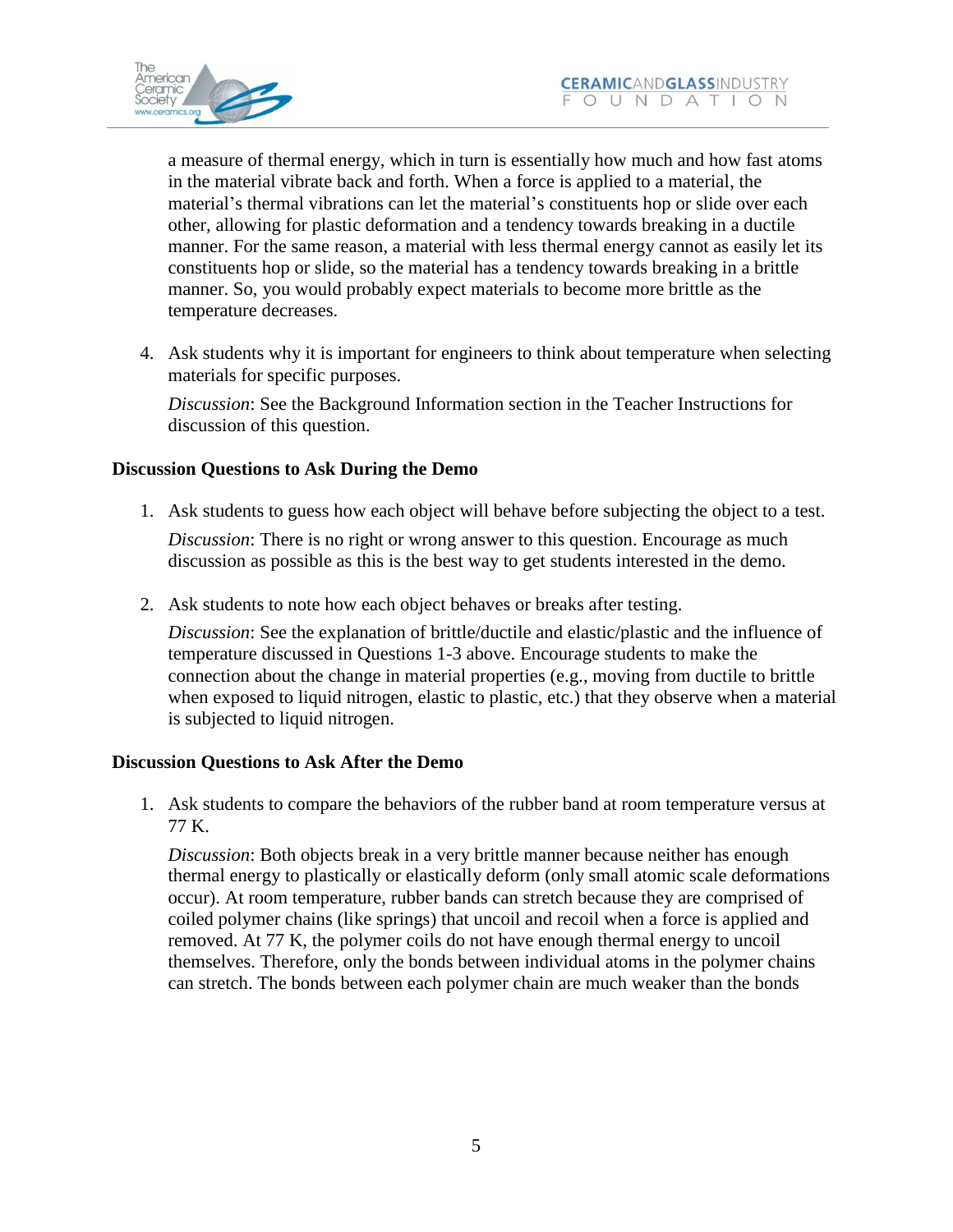

between atoms, resulting in the rubber band breaking as soon as the forces on the chains exceed the chain-chain bond strength. Interestingly, the rubber band still deforms elastically, but only the smallest amount on the atomic scale rather than on the larger chain scale. Ceramic materials behave similarly. Most people do not consider ceramics to be elastic, but in general, ceramics can ONLY deform elastically. The deformation from stretching atomic bonds in ceramics requires large forces and results in such little strain (overall lengthening or shortening of an object) that you cannot detect it without sophisticated measurement techniques.

2. Ask students to compare the behavior of the marshmallow and the other objects at room temperature versus at 77 K.

*Discussion*: In a similar way to the rubber bands, the marshmallow breaks in a brittle manner at 77 K. It retains neither its elasticity nor plasticity.

3. Ask students to think about the fact that real engineering materials, like steel at room temperature, might be analogous to the marshmallow at 77 K. Ask them to hypothesize how a steel would behave if its temperature were raised to 2000°F (roughly 70% of a typical steel's melting point).

*Discussion*: As you might expect, the steel will become softer and easier to deform at higher temperatures. Steel that might otherwise break in a mostly brittle manner may break in a highly ductile manner at 70% of its melting temperature. Eventually, at a high enough temperature, the steel will sag under its own weight, similar to silly putty. As mentioned in the Background Information section, steel is one of the most commonly used materials for engineering applications. If it is too cold, it will be too brittle, and if it is too hot, it may be too ductile. The key is to strike the right balance.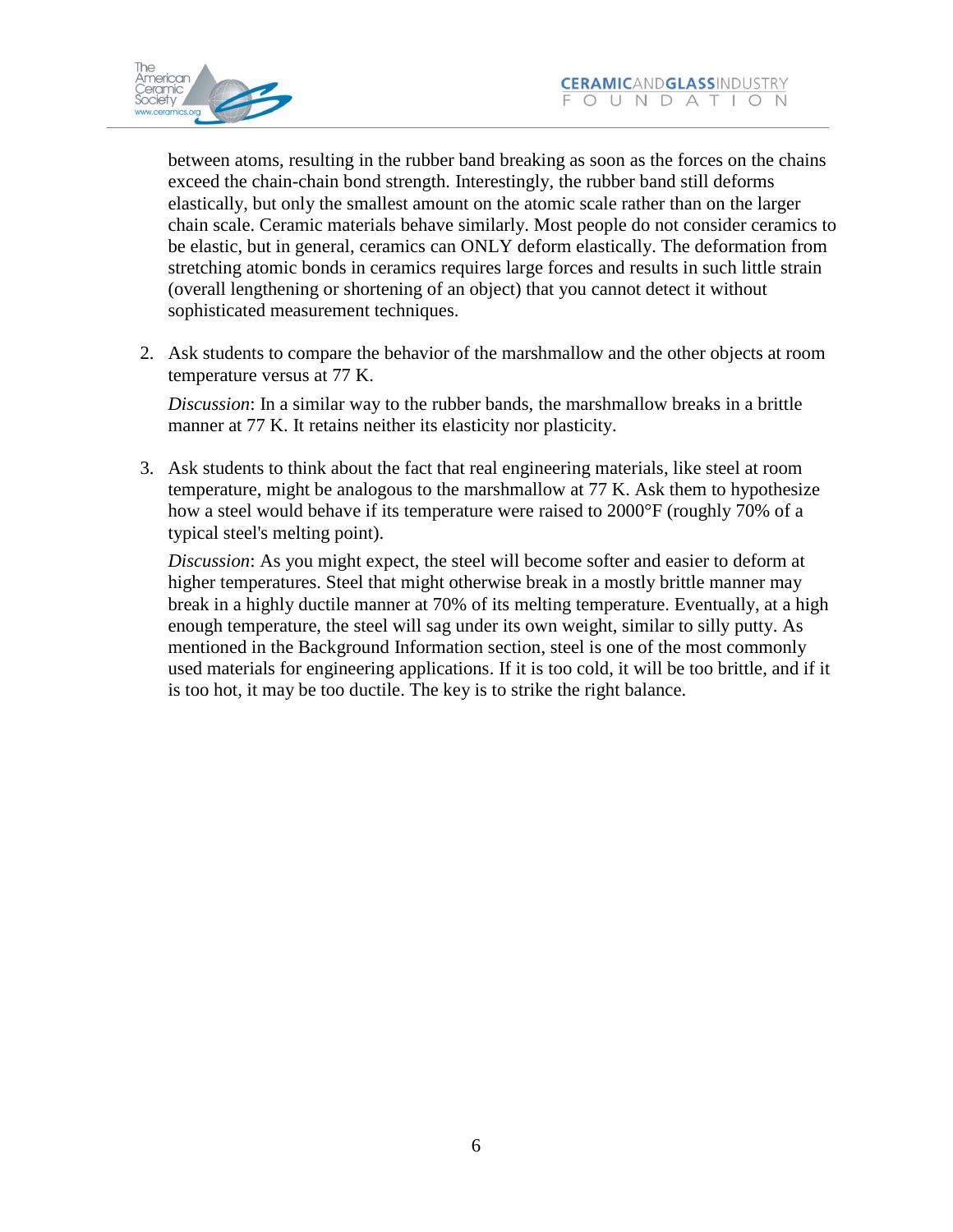

## **STUDENT QUESTION HANDOUT**

# **Fun with Liquid Nitrogen**

- 1. How does the rubber band behave at room temperature?
- 2. How does it behave after being subjected to liquid nitrogen?
- 3. What caused this behavior?
- 4. How does the marshmallow behave at room temperature?
- 5. How does it behave after being subjected to liquid nitrogen?
- 6. What happened to the ping pong ball after it was removed from the liquid nitrogen?
- 7. Why do you think this happened?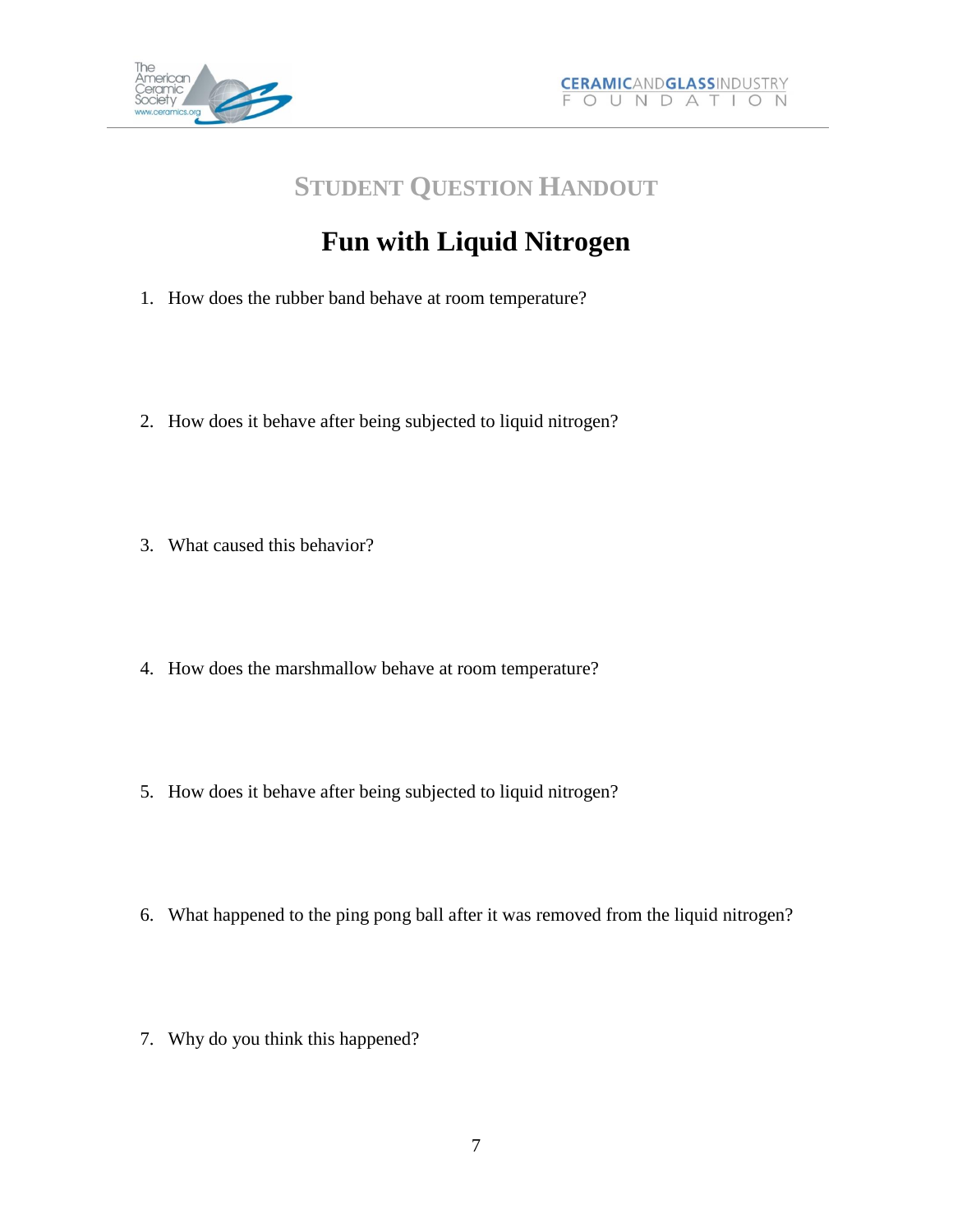

### **The American Ceramic Society Materials Science Kits Warranty Disclaimer, Limitation of Liability and Safety Disclaimer**

#### NO WARRANTY – DISCLAIMER OF WARRANTY

THE AMERICAN CERAMIC SOCIETY (ACerS), OFFERS THE MATERIALS SCIENCE KITS "AS-IS", WITH NO WARRANTIES WHATSOEVER, EXPRESS OR IMPLIED, INCLUDING, WITHOUT LIMITATION, WARRANTIES OF MERCHANTABILITY, SAFETY, FITNESS FOR ANY PARTICULAR PURPOSE OR NON-INFRINGEMENT OF PATENTS, COPYRIGHTS OR OTHER PROPRIETARY RIGHTS OF OTHERS. SOME STATES AND JURISDICTIONS DO NOT ALLOW LIMITATIONS ON IMPLIED WARRANTIES, SO THE ABOVE LIMITATIONS MAY NOT APPLY TO CUSTOMER. WHEN THE IMPLIED WARRANTIES ARE NOT ALLOWED TO BE EXCLUDED IN THEIR ENTIRETY, THEY WILL BE LIMITED TO THE SHORTEST DURATION PERMITTED UNDER APPLICABLE LAW. CUSTOMER MAY ALSO HAVE OTHER RIGHTS WHICH VARY FROM STATE TO STATE.

WITHOUT LIMITING THE GENERALITY OF THE FOREGOING, ACerS DOES NOT WARRANT THAT EACH MATERIALS SCIENCE KIT IS COMPLETELY ERROR FREE, WILL OPERATE WITHOUT INTERRUPTION, OR IS COMPATIBLE WITH ALL EQUIPMENT AND SOFTWARE CONFIGURATIONS. CUSTOMER EXPRESSLY ASSUMES ALL RISK FOR USE OF THE MATERIALS SCIENCE KITS.

#### LIMITATION OF LIABILITY

TO THE MAXIMUM EXTENT PERMITTED BY LAW, ACerS WILL NOT HAVE ANY LIABILITY OR RESPONSIBILITY TO CUSTOMER FOR DAMAGES OF ANY KIND, INCLUDING SPECIAL, INDIRECT OR CONSEQUENTIAL DAMAGES (INCLUDING, WITHOUT LIMITATION, DAMAGES FOR LOSS OF DATA), ARISING OUT OF OR RESULTING FROM THE MATERIALS SCIENCE KITS, ANY COMPONENT, DOCUMENTATION, SERVICES OR MATERIALS MADE AVAILABLE TO CUSTOMER IN CONNECTION WITH THE MATERIALS SCIENCE KITS OR THE USE OR MODIFICATION OF ANY OF THEM, EVEN IF ACerS HAS BEEN ADVISED OF THE POSSIBILITY OF THE DAMAGES. IN ANY CASE, ACerS AND ITS LICENSORS' ENTIRE LIABILITY UNDER ANY PROVISION OF THIS AGREEMENT WILL BE LIMITED TO THE AMOUNT ACTUALLY PAID BY CUSTOMER TO ACerS FOR THE PRODUCT OR TEN DOLLARS (\$10.00), WHICHEVER IS GREATER. Some states do not allow the limitation or exclusion of liability for incidental or consequential damages, or have legislation which restricts the limitation or exclusion of liability, so the above limitation may not apply to Customer.

#### CALIFORNIA RESIDENTS

California Residents: I understand that I am waiving rights with respect to claims that are at this time unknown or unsuspected, and in accordance with such waiver, I acknowledge that I have read and understand, and I hereby expressly waive, the benefits of section 1542 of the civil code of California, and any similar law of any state, country or territory, which provides as follows: "A general release does not extend to claims which the creditor does not know or suspect to exist in his or her favor at the time of executing the release, which if known by him or her must have materially affected his or her settlement with the debtor."

#### MATERIALS SCIENCE SAFETY DISCLAIMER

The materials science kits contain lessons that are believed to be reliable regarding the safe use and handling of these materials in laboratories and student classrooms. ACerS, however, does not represent or warrant in this, or in any other publication, to specify minimum safety or legal standards or to address all of the compliance requirements, risks, or safety problems associated with the handling of hazardous materials, their use, or the methods prescribed for using them in laboratories or classrooms. This information is intended to serve only as a beginning point for information and should not be construed as containing all the necessary compliance, safety, or warning information, nor should it be construed as representing the policy of ACerS. The kits should be used by minors (under 18) only with adult supervision.

Without limiting the generality of the foregoing disclaimers, no warranty, guarantee, or other form of representation is made by ACerS as to the accuracy or sufficiency of the information and guidelines included with the materials science kits, and ACerS assumes no liability or responsibility concerning the use of such instructions and guidelines for any purpose. It is the responsibility of the users of these materials to consult and comply with pertinent local, state, and federal laws, regulations, and standards with respect to the handling of materials. Users of the materials science kits should consult with the school's legal counsel or other professional advisers about the applicable laws, safety issues, and compliance issues for the storage of materials and the methods for using the materials in school classrooms and laboratories.

THIS DISCLAIMER APPLIES TO ANY LIABILITY THAT IS, OR MAY BE INCURRED BY, OR ON BEHALF OF THE INSTITUTIONS THAT USE THE MATERIALS SCIENCE KITS; INCLUIDNG, WITHOUT LIMITATION, THE FACULTIES, STUDENTS, OR PROSPECTIVE STUDENTS OF THOSE INSTITUTIONS; AND ANY MEMBER OF THE PUBLIC AT LARGE; AND INCLUDES, BUT IS NOT LIMITED TO, A FULL DISCLAIMER OF ANY LIABILITY THAT MAY BE INCURRED WITH RESPECT TO POSSIBLE INADEQUATE SAFETY PROCEDURES TAKEN BY ANY USER.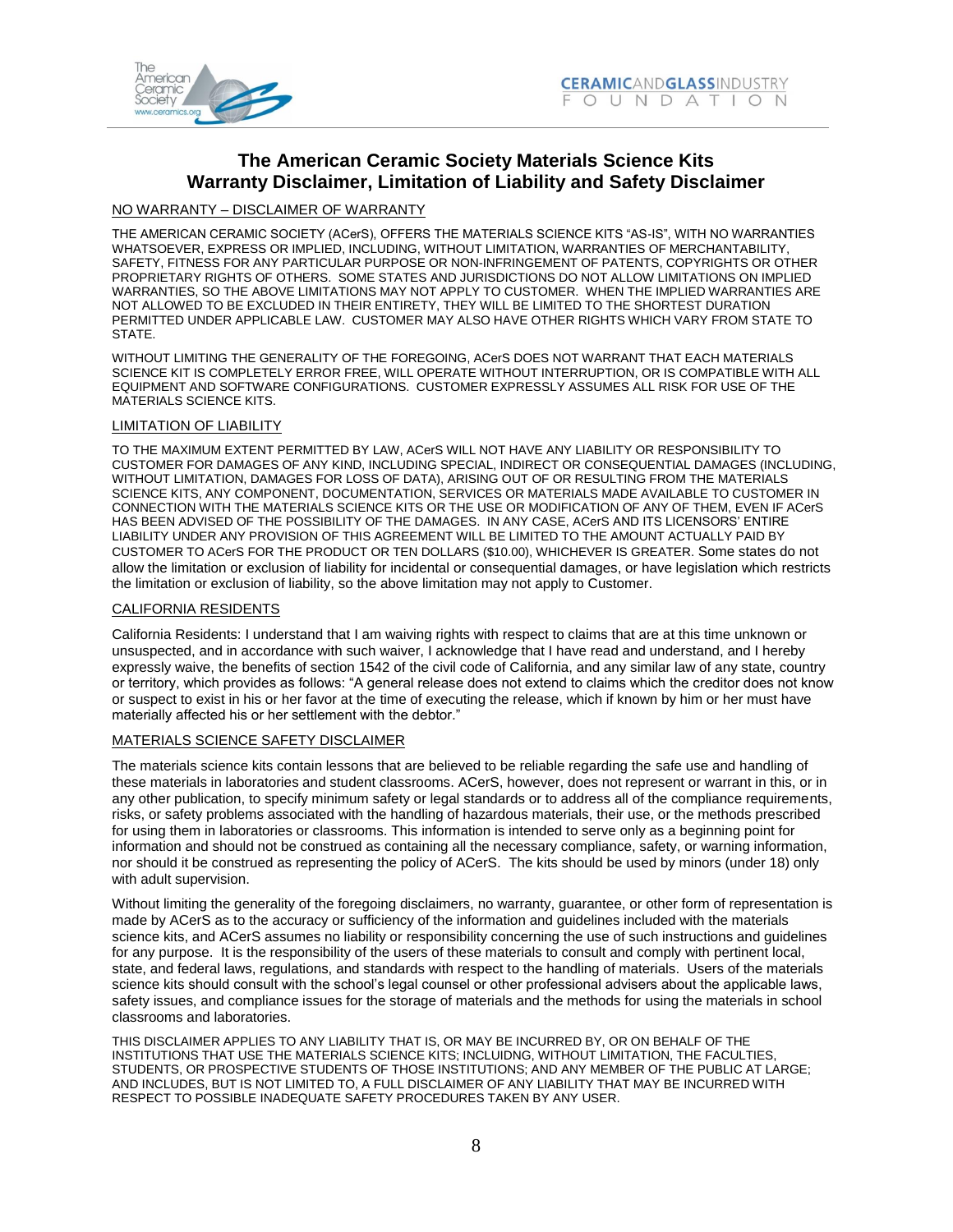

## **TEACHER INSTRUCTIONS**

# **Superconductivity**

**Objective:** To demonstrate the basic properties of superconducting materials and to provide a basic understanding of superconductivity and some of its applications.

**Background Information:** Superconductivity was discovered in 1911 by Kamerlingh Onnes, after he became the first person to successfully liquefy helium (helium liquefies at a temperature of -269°C, a temperature difficult to attain with the scientific equipment available at the time). The ability to reach such low temperatures led him to explore the electrical properties of metals at temperatures close to absolute zero. It was well known that the resistivity of metals decreased with decreasing temperature in the higher temperature ranges (now known to be because the conducting electrons are less impeded by thermal vibrations of atoms). However, it was not clear what the resistance of a metal would do at extremely low temperatures. Three theories existed at the time: 1) the resistance would drop to zero at  $(0, K, 2)$  the resistance would flatten out to a constant value at 0 K, and 3) the resistance would increase to infinity at 0 K because the electrons themselves would "freeze". Upon testing mercury, Onnes discovered that its resistance suddenly dropped to an immeasurably low value at about 4.2 K. In fact, the resistance disappeared completely. This phenomenon, dubbed superconductivity because a zero-resistance material can conduct a current with no loss of energy to heat, results in a number of interesting and potentially useful behaviors.

The zero-resistance state of a superconductor is the result of a complex set of interactions between the electrons and the atoms of the material. However, on a conceptual level, the behavior can be explained as a resonance between pairs of electrons and vibrations in the material's lattice of atoms (called phonons when the vibrations have a regular frequency). There is an overall energy savings by allowing for electrons to pair up, and this electron coupling results in zero resistance. However, coupling can only happen when the electron-scattering effect of random thermal vibrations is reduced at very low temperatures.

Unlike conventional conductors whose current can be related to resistance through Ohm's law, current in superconductors is strongly tied to the magnetic field in the material. Materials in a Type-I superconducting state allow for no magnetic flux lines to pass through, channeling them to the outside like a boulder diverts current in a river (The material used in this demonstration, YCBO, is a Type-II superconductor which can remain superconducting while allowing some magnetic flux lines to pass through it. The theory for describing Type-II superconductivity is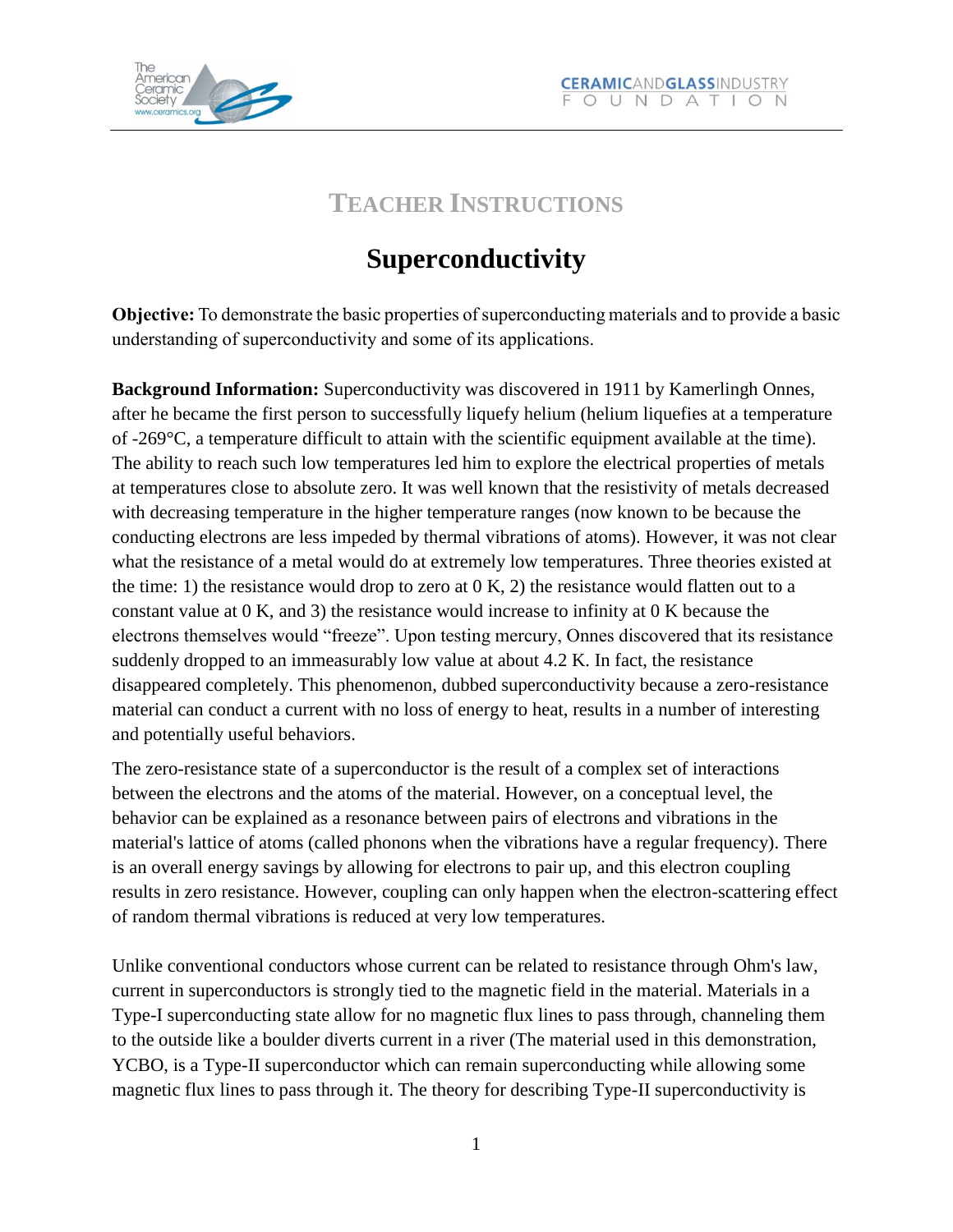

more complicated than the theory to describe Type-I superconductivity, but the basic principles remain the same). When a material transitions into the superconducting state upon reaching its critical temperature, the expulsion of magnetic field lines from the interior is called the Meissner effect. According to Maxwell's theory of electromagnetism, a complex arrangement of currents on the surface of the material, called screening currents, produces a magnetic field exactly equal and opposite to the external field. The resulting magnetic forces are often strong enough to exceed the force of gravity, allowing for the magnetic levitation which is highlighted in this demonstration.

Applications for superconductors are varied and take advantage of their different properties. The ability to produce magnetic levitation is used in Maglev trains to create frictionless bearings, which allow for very high speeds and a perfectly smooth ride. Coils of superconducting wire can produce large magnetic fields with relatively low power input. These super electromagnets are used in MRI medical instruments, among other places. Two other applications with huge potential are those of using superconductors to replace conventional power transmission lines and to create magnetic fields to contain the plasma developed in nuclear fusion reactors. The former application needs further research to be attractive for large-scale production due to the brittleness of most superconductor materials (making it difficult to draw them into wires), as well as the cost of refrigerating long expanses of transmission lines. If fusion reactor technology is to become a reality, the latter application will be a crucial component of successfully implementing this technology.

**Description:** A pellet of superconducting yttrium barium copper oxide (YBCO) will be submerged in liquid nitrogen and cooled below its critical temperature of 93 K (-180.2°C/- 292.3°F). A permanent magnet will then be placed above the superconductor pellet, and the interaction between the two pieces' magnetic fields will allow the magnet to levitate.

### **Keywords:**

Electric current: flow of electric charge Electric field: a vector field which describes the electric influence of electrically charged particles or a time-varying magnetic field Magnetic field: a vector field which describes the magnetic influence of an electric current or magnetic material Flux: flow of a quantity (material, field, etc.) through a unit area Critical temperature: temperature at which a superconducting material loses its resistance and exhibits superconducting behavior Phonon: arrangement of atoms which have a regular vibration frequency Meissner effect: expulsion of magnetic fields from a superconductor as it transitions to its superconducting state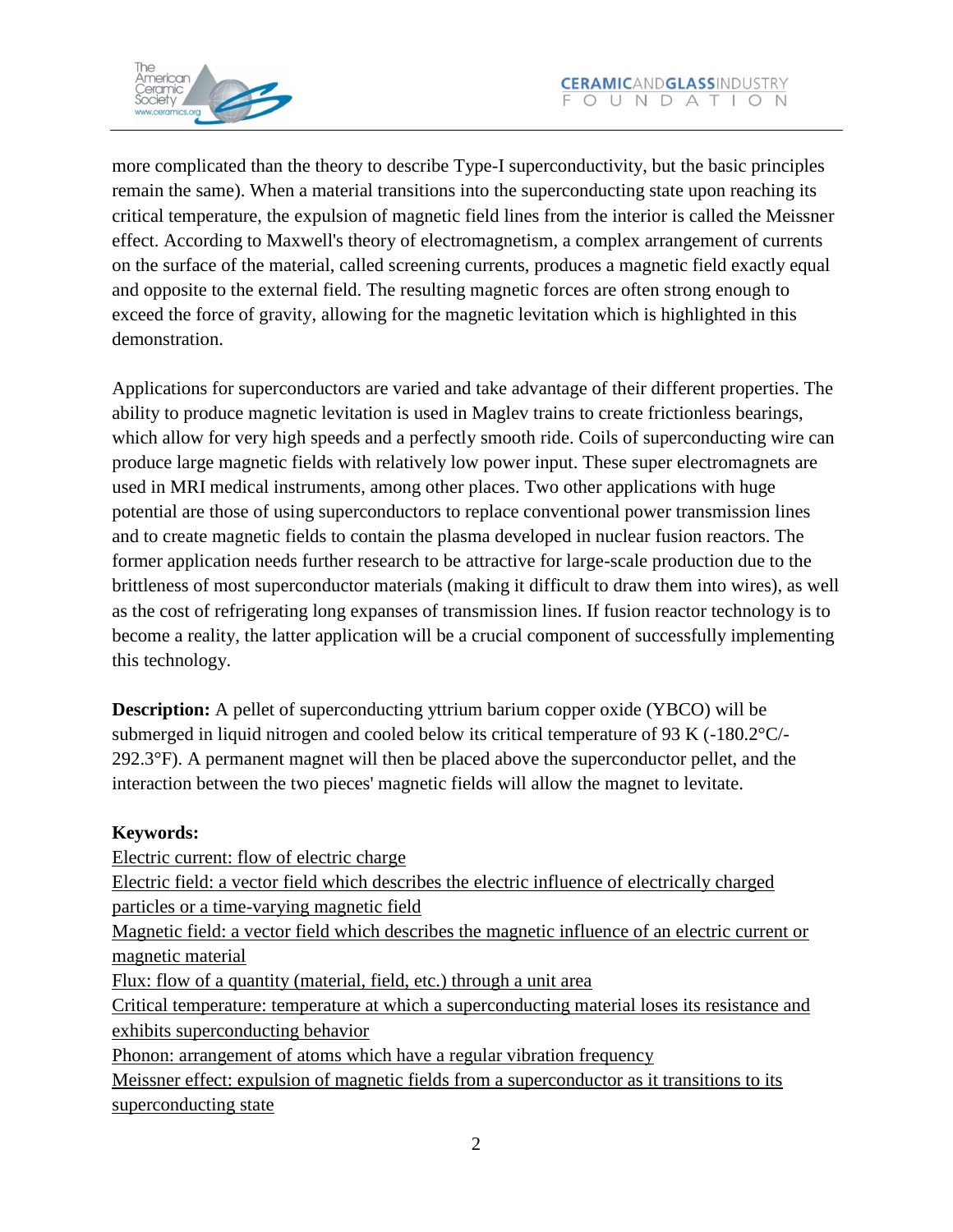

### **Materials List:**

- YBCO pellet
- Liquid nitrogen
- Small permanent magnet
- Petri dish (or a foam coffee cup bottom)
- Tongs (must be plastic)
- Insulating gloves
- Safety glasses

**Safety Precautions:** Liquid nitrogen is a hazardous substance. If misused, it may cause frostbite, eye damage, torn flesh, or asphyxiation. **ALWAYS FOLLOW THESE SAFETY RULES:**

- Keep liquid nitrogen away from students.
- Wear safety goggles at all times.
- Use tweezers to handle superconductors, magnets, or other small, cold objects. Plastic tweezers are desired but should be tested for embrittlement (see last caution) before use in the classroom.
- Wear insulating gloves when handling liquid nitrogen containers or large, cold objects.
- Use liquid nitrogen only in well ventilated places.
- Do not allow liquid nitrogen to touch any part of your body.
- Items in contact with liquid nitrogen become **EXTREMELY COLD**. Do not touch any item that has been immersed in liquid nitrogen until it has warmed to room temperature.
- Do not store liquid nitrogen in any container with a tight-fitting lid. A tightly sealed container will build up pressure as the liquid boils and may **EXPLODE** after a short time.
- Many substances become brittle and may shatter when cold, sending pieces of the material flying. Avoid common glass and large, solid plastics.

## **Instructions:**

- 1. While wearing gloves, pour some liquid nitrogen into the petri dish.
- 2. Place the YBCO pellet in the liquid nitrogen and wait for it to reach its critical temperature, at which point it becomes superconducting (about a minute).
- 3. Move the permanent magnet to a short distance from the surface of the liquid nitrogen and directly above the YBCO. Release the magnet. When done properly, the magnet will levitate above the superconductor. If the magnet falls, use tongs to remove it from the liquid nitrogen and try again.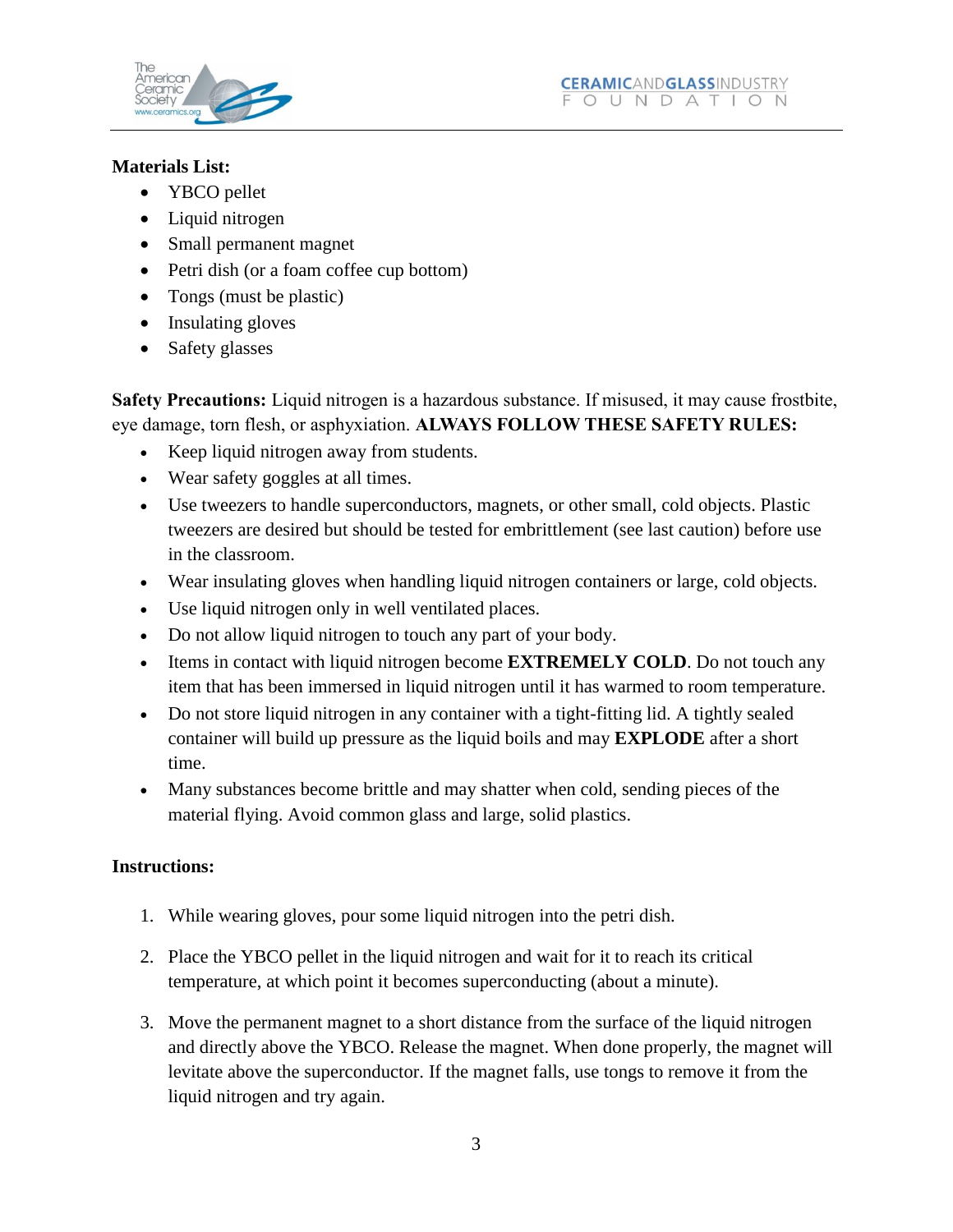

- 4. While keeping the magnet above the superconductor, move it to new positions and orientations. Spin the magnet in any position or orientation and observe it remain in that state.
- 5. If needed, add more liquid nitrogen to keep the YBCO below its critical temperature.

**Demo Delivery Hints:** Encourage students to safely approach the demo so they can see the superconducting behavior up close. For larger classes, have students approach in groups. Alternatively, if a video magnifier is available, the instructor may find it easiest to perform the demonstration under the camera and project the enlarged video feed on a screen.

**Troubleshooting:** Ensure that the YBCO has cooled to below its critical temperature, otherwise superconducting behavior will not be observed. The critical temperature of YBCO is 93 K (- 180.2°C/-292.3°F), meaning that dry ice with a sublimation temperature of 194.7 K (-78.5 °C/- 109.3 °F) is insufficiently cold to induce superconductivity in YBCO. Of readily available coolants, only liquid nitrogen will be cold enough.

**Cleanup/Replacement parts:** Remove the YBCO from the liquid nitrogen using tongs and allow it to warm to room temperature. Dispose of the liquid nitrogen by either letting it boil away completely, or for a bit more excitement, pour it carefully onto the floor where the liquid will form small spheres that will scatter and dissipate quickly. The YBCO and the permanent magnet can be reused indefinitely; to repeat the demonstration, obtain more liquid nitrogen. YBCO is a brittle ceramic. Dropping it on a hard surface, or dropping a magnet too large to levitate onto it may cause it to crack or shatter. In addition, prolonged exposure to moisture increases the susceptibility of YCBO to cracking; be sure to dry the pellet after it has warmed to room temperature to prevent water from condensing on its surface from the air. Storing the YBCO with desiccant is ideal.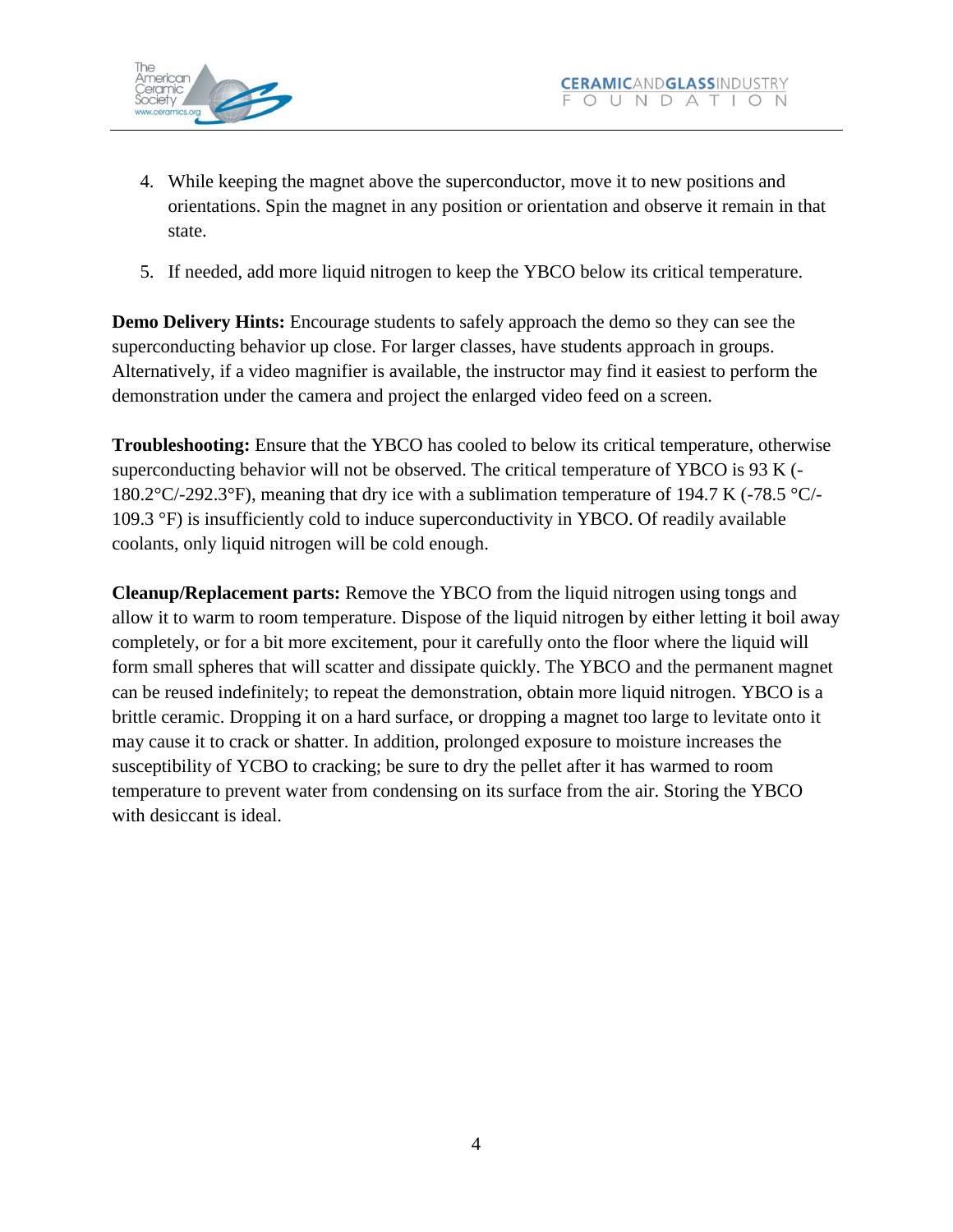

## **TEACHER DISCUSSION QUESTIONS**

## **Superconductivity**

### **Discussion Questions to Ask Before the Demo**

1. Take a moment to consider the question: how cold is 93 K, the critical temperature of YCBO?

*Discussion:* Kelvin is a temperature scale that can be related to Celsius through the equation: K = C+273.15. Or to Fahrenheit using: K =  $(F+459.67)*(5/9)$ . That means 93 K is -292°F! Zero Kelvin is called "absolute zero" and is the temperature at which the thermal motion of atoms stops. Try as we might, we cannot reach this temperature (the Third Law of Thermodynamics). Also, since 0 is placed at the bottom of the Kelvin scale, there are no negative temperatures. See Figure 1 for a comparison of the three most common temperature scales.



**Figure 1. A visualization of how the three main temperature scales compare**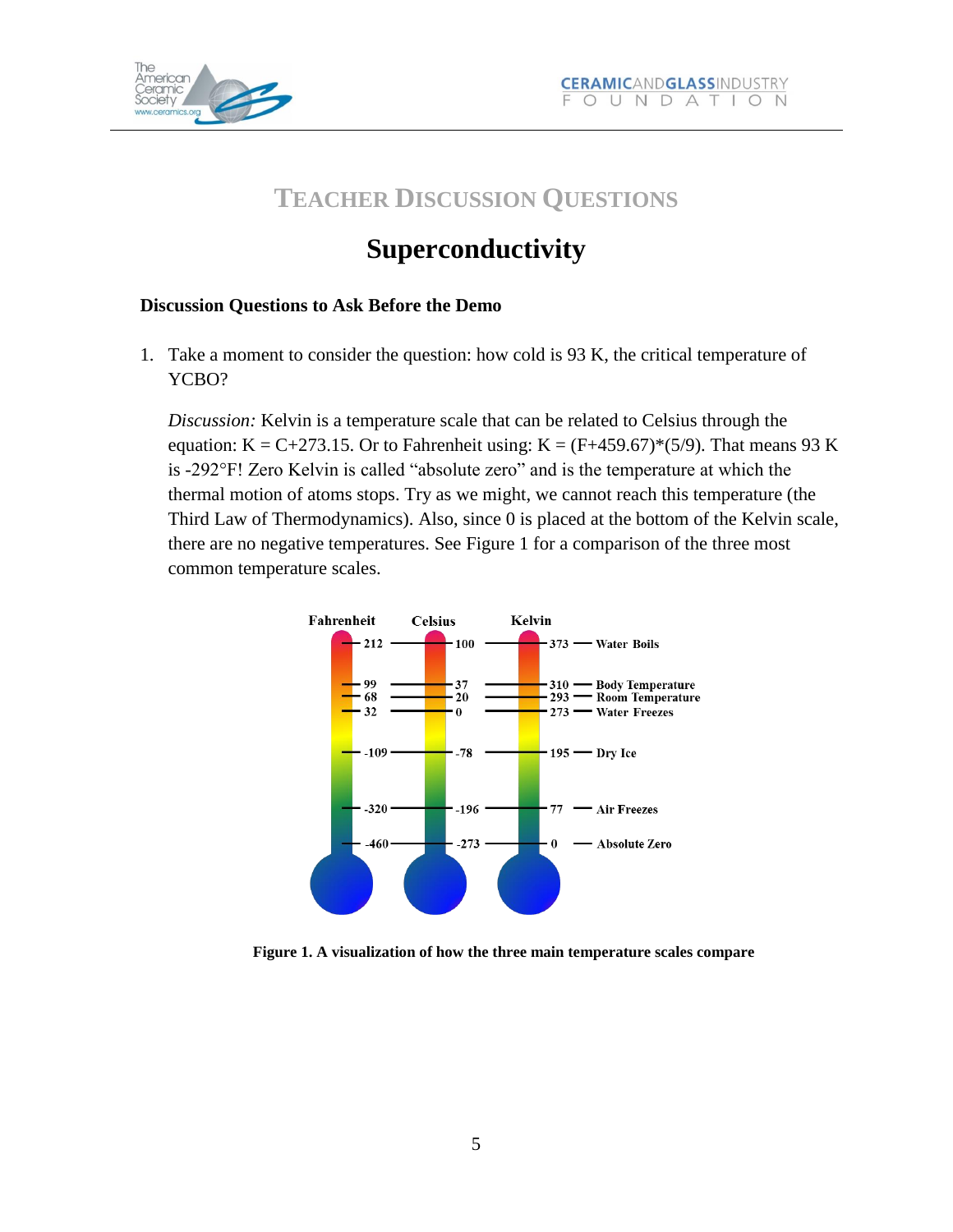

2. How do normal magnets interact with one another?

*Discussion:* Permanent magnets (such as those found on your fridge) each have a north and a south pole, connected by magnetic field lines. When two magnets are brought close to one another, the north and south poles of the two magnets will attract, while the northnorth or south-south poles will repel. These repel because the field lines are pointing in opposite directions. They attract when the field lines are pointing in the same direction.

3. How does an electromagnet work?

*Discussion:* An electromagnet is formed by coiling a wire and then running a current through it. The electric current flowing through the wire creates a magnetic field around the wire. Thus, when the current is turned off, the wire is no longer a magnet. These are often used in generators and motors and can also be found in your computer hard drive (it is the part that writes data to the hard drive).

### **Discussion Questions to Ask During the Demo**

1. What is the liquid nitrogen doing to the YBCO?

*Discussion*: The liquid nitrogen boils at 77.2K, so the liquid nitrogen we see is just below this temperature. Since heat passes from hot to cold, heat is leaving the YBCO and entering the LN2. This is cooling the YBCO down to such a low temperature that the atoms themselves are moving less, and this allows the superconducting nature of the material.

2. Why is the permanent magnet floating above the YBCO?

*Discussion:* The permanent magnet is being repelled by the YBCO. The YBCO is so cold that it allows for no magnetic flux lines to pass through it; therefore, the magnetic lines of the permanent magnet are not allowed to interact with it, creating a repulsive force. The repulsion is actually stronger than gravity (one could calculate the force of gravity operating on the permanent magnet).

### **Discussion Questions to Ask After the Demo**

1. What applications can you think of for superconductors?

*Discussion:* See the Background Information section in the Teacher Instructions for a discussion of this question.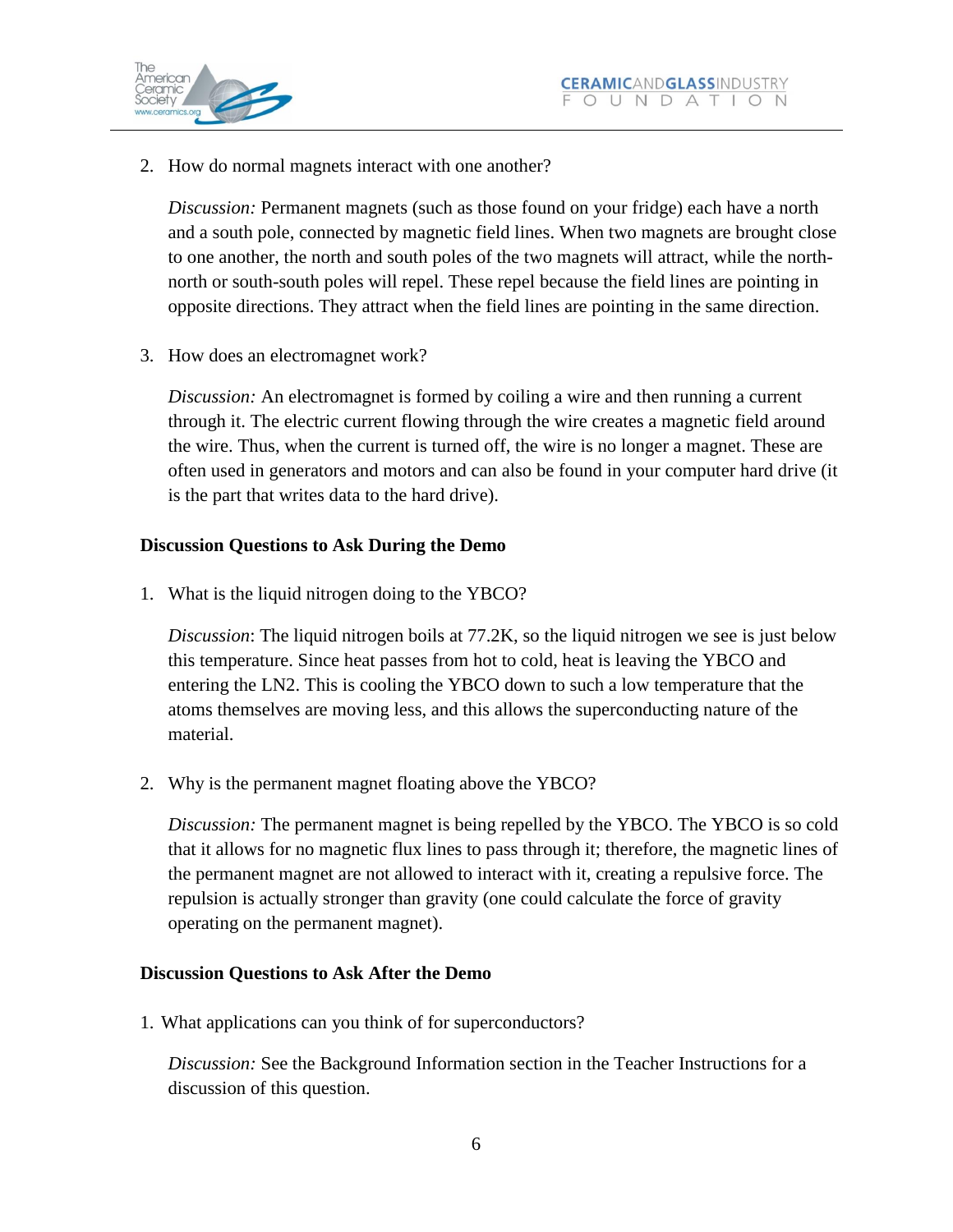

 2. Why is it so much more difficult to get one permanent magnet to levitate over another, without using a superconductor?

*Discussion*: These permanent magnets do not necessarily have exactly equal and opposite magnetic fields due to varying size, shape, and even the magnet's microstructure. Also, the magnets would have to be precisely positioned, centering their magnetic fields. Since the superconductor is not a magnet by itself, all of its magnetic field comes from the zero-loss current induced on the surface by the permanent magnet. Wherever the magnet is placed (if not over the edges), the superconductor will exactly balance the field of the magnet.

3. Can a superconductor carry an infinite current? Why or why not?

*Discussion:* No, all superconductors have both a critical (magnetic) field and critical current density, which if exceeded, overloads the superconductor's capacity to remain superconducting. The superconducting behavior will subsequently break down.

4. Can a superconductor repel an infinitely strong magnetic field? Why or why not?

*Discussion:* No, for the reason stated in the Question 3 discussion.

5. Each new superconductor material has a critical temperature. YBCO is an important material because it has a critical temperature of 93K, which means that liquid nitrogen can cool it below its transition temperature. The newest materials are superconducting at temperatures as high as 138K. What would be the next important critical temperature(s) to reach, so that the material could be cooled more cheaply?

*Discussion:* The next important temperature would be 195K, where dry ice could be used (although the solid would not extract heat as efficiently as a liquid). Next, liquid water could be used above 273K, and obviously through room temperatures  $\left(\sim 300K\right)$ . Finding a room-temperature superconductor would drastically reduce the world's energy consumption by eliminating power transmission losses (this accomplishment would be a guaranteed Nobel Prize).

6. YBCO at room temperature has a resistance to the flow of current. So what causes YBCO to exhibit zero resistance at low temperatures? **Hint:** Electric current is the flow of electrons. Something is different about the flow of electrons in the superconducting state in that they pass unobstructed by the lattice. Because they bump into nothing and create no friction, they can transmit electricity with no loss in the current and no loss of energy.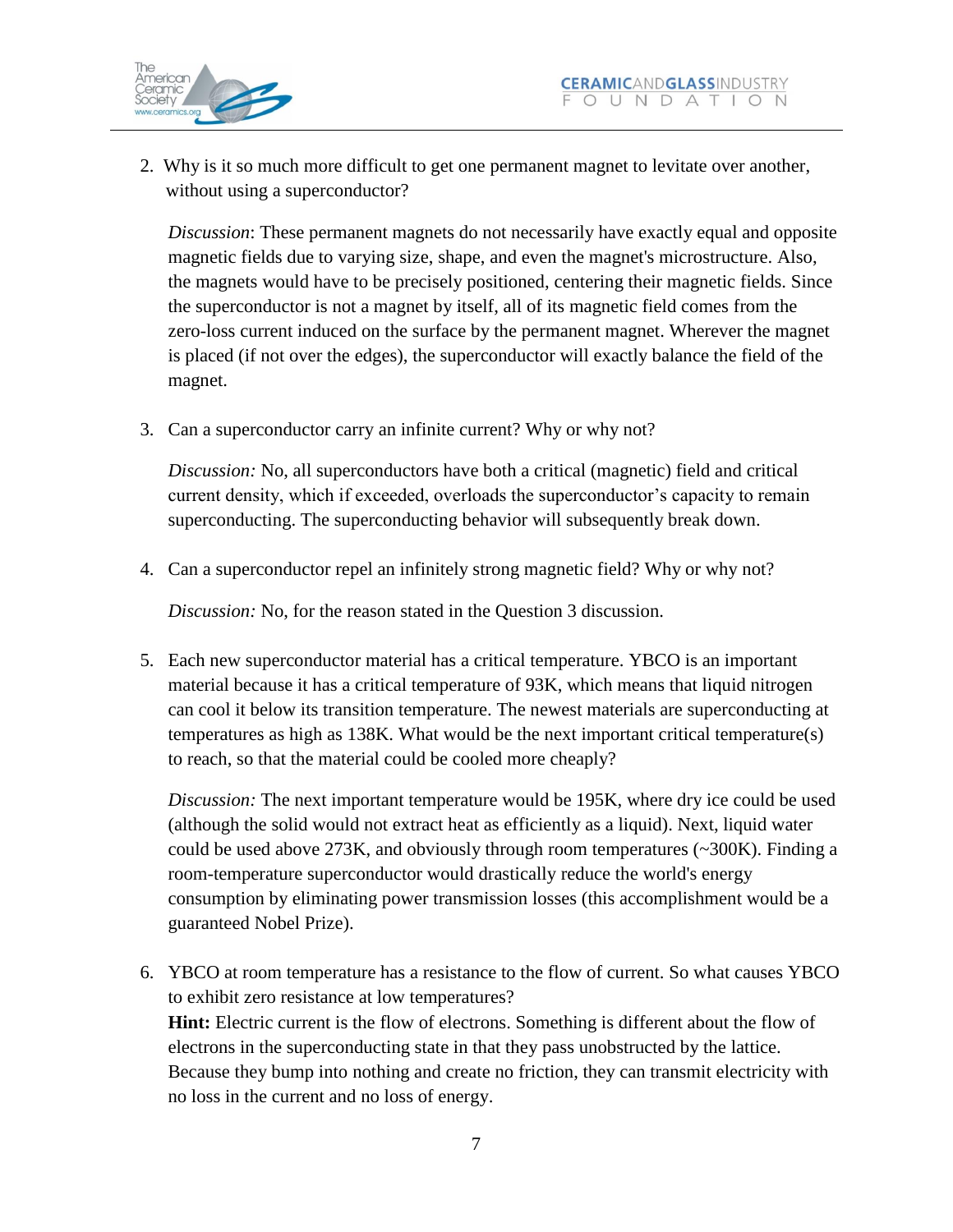

*Discussion:* The understanding of superconductivity was advanced in 1957 by three American physicists – John Bardeen, Leon Cooper, and John Schrieffer, through their Theories of Superconductivity, known as the BCS Theory. Key points of BCS theory are (THE SCIENCE):

- The BCS theory successfully shows that electrons can be coupled to one another through interactions with the crystalline lattice of a material. This occurs despite the fact that electrons have the same charge.
- When the atoms of a material oscillate in conjunction with the motion of the electrons, the electron pairs are able to move without being scattered.
- The electron pairing is favorable because it has the effect of putting the material into a lower energy state.
- When electrons are linked together in pairs, they move through the superconductor in an orderly fashion.

At low temperatures, imagine each pair of electrons as a surfer catching a wave, except that the wave is in the material rather than in the ocean. If waves in the material have a regular frequency (making them phonons) like ocean waves, the electrons can surf through the material with no problem. This is similar to the YBCO at low temperature. At higher temperatures, the analogy is not so great, but imagine if the wind was always changing direction on the ocean. You might get sets of waves traveling in different directions, interacting with each other in crazy ways. The electron surfer would have a much harder time traveling smoothly in one direction. This is like the YBCO at room temperature.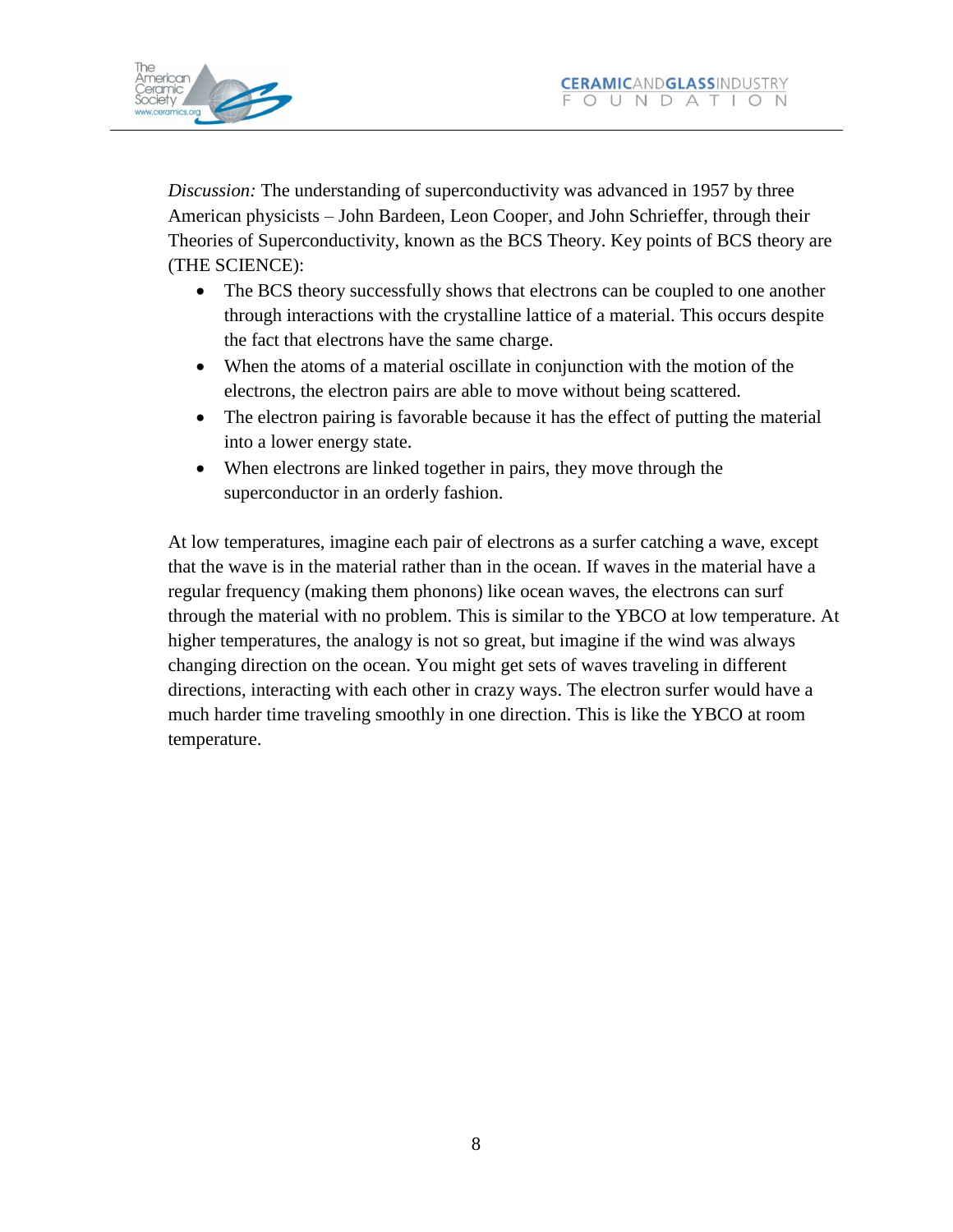

## **STUDENT QUESTION HANDOUT**

# **Superconductivity**

1. What magnetic phenomenon occurs within a superconductor when it is cooled below its critical temperature?

2. Why does a superconductor need to be kept at low temperatures to maintain superconducting properties?

3. How does a superconductor levitate permanent magnets?

4. How is this levitation different than that caused by the interaction between two permanent magnets or a conventional electromagnet?

5. Why do metals, such as copper and gold (which are some of the best conventional conductors), not become superconductors? Hint: think about the energy savings associated with electron coupling in superconducting materials vs. non-superconducting materials.

6. Can a superconductor carry an infinite current? Why or why not?

7. Can a superconductor repel an infinitely strong magnetic field? Why or why not?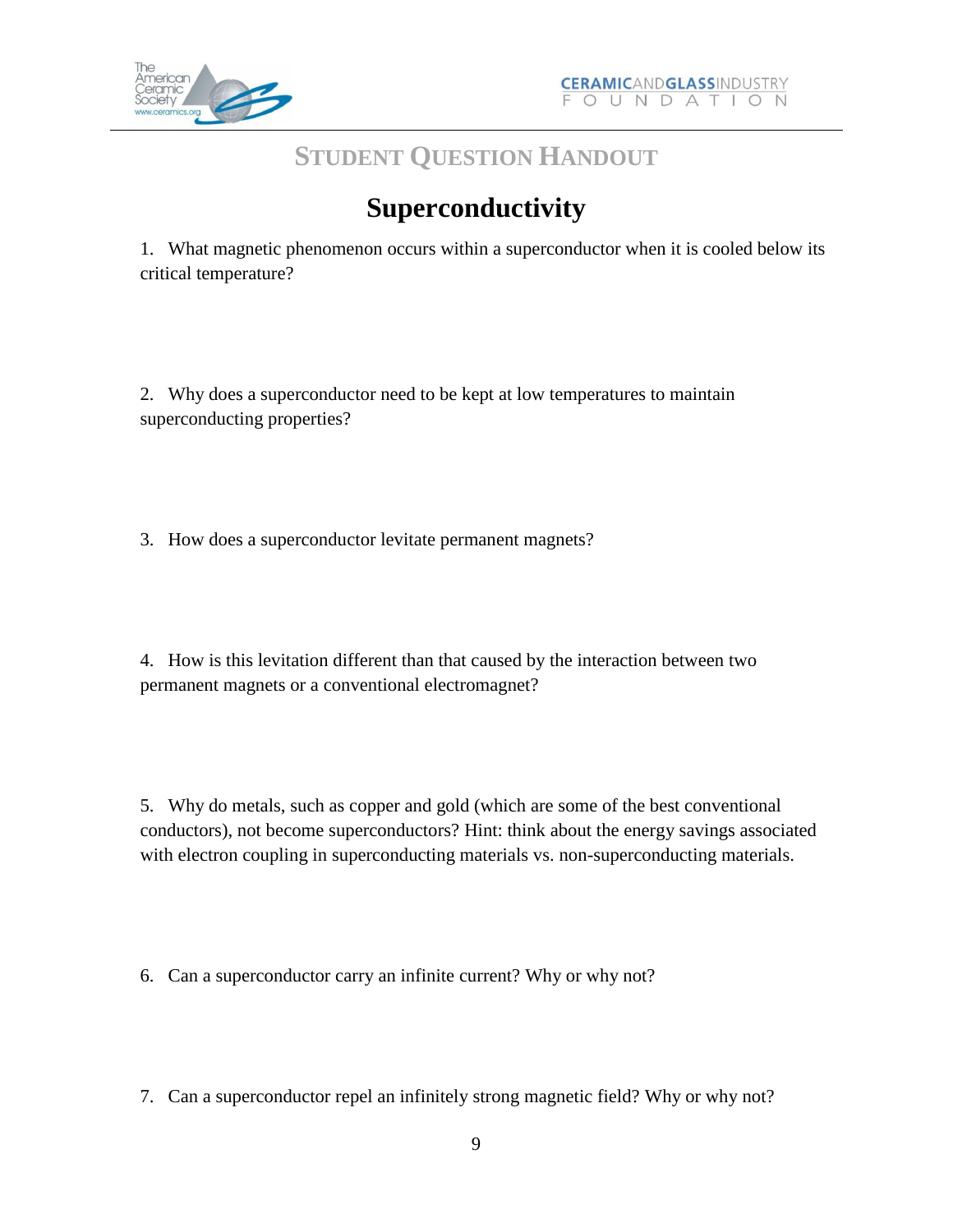

### **The American Ceramic Society Materials Science Kits**

#### **Warranty Disclaimer, Limitation of Liability and Safety Disclaimer**

#### NO WARRANTY – DISCLAIMER OF WARRANTY

THE AMERICAN CERAMIC SOCIETY (ACerS), OFFERS THE MATERIALS SCIENCE KITS "AS-IS", WITH NO WARRANTIES WHATSOEVER, EXPRESS OR IMPLIED, INCLUDING, WITHOUT LIMITATION, WARRANTIES OF MERCHANTABILITY, SAFETY, FITNESS FOR ANY PARTICULAR PURPOSE OR NON-INFRINGEMENT OF PATENTS, COPYRIGHTS OR OTHER PROPRIETARY RIGHTS OF OTHERS. SOME STATES AND JURISDICTIONS DO NOT ALLOW LIMITATIONS ON IMPLIED WARRANTIES, SO THE ABOVE LIMITATIONS MAY NOT APPLY TO CUSTOMER. WHEN THE IMPLIED WARRANTIES ARE NOT ALLOWED TO BE EXCLUDED IN THEIR ENTIRETY, THEY WILL BE LIMITED TO THE SHORTEST DURATION PERMITTED UNDER APPLICABLE LAW. CUSTOMER MAY ALSO HAVE OTHER RIGHTS WHICH VARY FROM STATE TO **STATE** 

WITHOUT LIMITING THE GENERALITY OF THE FOREGOING, ACerS DOES NOT WARRANT THAT EACH MATERIALS SCIENCE KIT IS COMPLETELY ERROR FREE, WILL OPERATE WITHOUT INTERRUPTION, OR IS COMPATIBLE WITH ALL EQUIPMENT AND SOFTWARE CONFIGURATIONS. CUSTOMER EXPRESSLY ASSUMES ALL RISK FOR USE OF THE MATERIALS SCIENCE KITS.

#### LIMITATION OF LIABILITY

TO THE MAXIMUM EXTENT PERMITTED BY LAW, ACerS WILL NOT HAVE ANY LIABILITY OR RESPONSIBILITY TO CUSTOMER FOR DAMAGES OF ANY KIND, INCLUDING SPECIAL, INDIRECT OR CONSEQUENTIAL DAMAGES (INCLUDING, WITHOUT LIMITATION, DAMAGES FOR LOSS OF DATA), ARISING OUT OF OR RESULTING FROM THE MATERIALS SCIENCE KITS, ANY COMPONENT, DOCUMENTATION, SERVICES OR MATERIALS MADE AVAILABLE TO CUSTOMER IN CONNECTION WITH THE MATERIALS SCIENCE KITS OR THE USE OR MODIFICATION OF ANY OF THEM, EVEN IF ACerS HAS BEEN ADVISED OF THE POSSIBILITY OF THE DAMAGES. IN ANY CASE, ACerS AND ITS LICENSORS' ENTIRE LIABILITY UNDER ANY PROVISION OF THIS AGREEMENT WILL BE LIMITED TO THE AMOUNT ACTUALLY PAID BY CUSTOMER TO ACerS FOR THE PRODUCT OR TEN DOLLARS (\$10.00), WHICHEVER IS GREATER. Some states do not allow the limitation or exclusion of liability for incidental or consequential damages, or have legislation which restricts the limitation or exclusion of liability, so the above limitation may not apply to Customer.

#### CALIFORNIA RESIDENTS

California Residents: I understand that I am waiving rights with respect to claims that are at this time unknown or unsuspected, and in accordance with such waiver, I acknowledge that I have read and understand, and I hereby expressly waive, the benefits of section 1542 of the civil code of California, and any similar law of any state, country or territory, which provides as follows: "A general release does not extend to claims which the creditor does not know or suspect to exist in his or her favor at the time of executing the release, which if known by him or her must have materially affected his or her settlement with the debtor."

#### MATERIALS SCIENCE SAFETY DISCLAIMER

The materials science kits contain lessons that are believed to be reliable regarding the safe use and handling of these materials in laboratories and student classrooms. ACerS, however, does not represent or warrant in this, or in any other publication, to specify minimum safety or legal standards or to address all of the compliance requirements, risks, or safety problems associated with the handling of hazardous materials, their use, or the methods prescribed for using them in laboratories or classrooms. This information is intended to serve only as a beginning point for information and should not be construed as containing all the necessary compliance, safety, or warning information, nor should it be construed as representing the policy of ACerS. The kits should be used by minors (under 18) only with adult supervision.

Without limiting the generality of the foregoing disclaimers, no warranty, guarantee, or other form of representation is made by ACerS as to the accuracy or sufficiency of the information and guidelines included with the materials science kits, and ACerS assumes no liability or responsibility concerning the use of such instructions and guidelines for any purpose. It is the responsibility of the users of these materials to consult and comply with pertinent local, state, and federal laws, regulations, and standards with respect to the handling of materials. Users of the materials science kits should consult with the school's legal counsel or other professional advisers about the applicable laws, safety issues, and compliance issues for the storage of materials and the methods for using the materials in school classrooms and laboratories.

THIS DISCLAIMER APPLIES TO ANY LIABILITY THAT IS, OR MAY BE INCURRED BY, OR ON BEHALF OF THE INSTITUTIONS THAT USE THE MATERIALS SCIENCE KITS; INCLUIDNG, WITHOUT LIMITATION, THE FACULTIES, STUDENTS, OR PROSPECTIVE STUDENTS OF THOSE INSTITUTIONS; AND ANY MEMBER OF THE PUBLIC AT LARGE; AND INCLUDES, BUT IS NOT LIMITED TO, A FULL DISCLAIMER OF ANY LIABILITY THAT MAY BE INCURRED WITH RESPECT TO POSSIBLE INADEQUATE SAFETY PROCEDURES TAKEN BY ANY USER.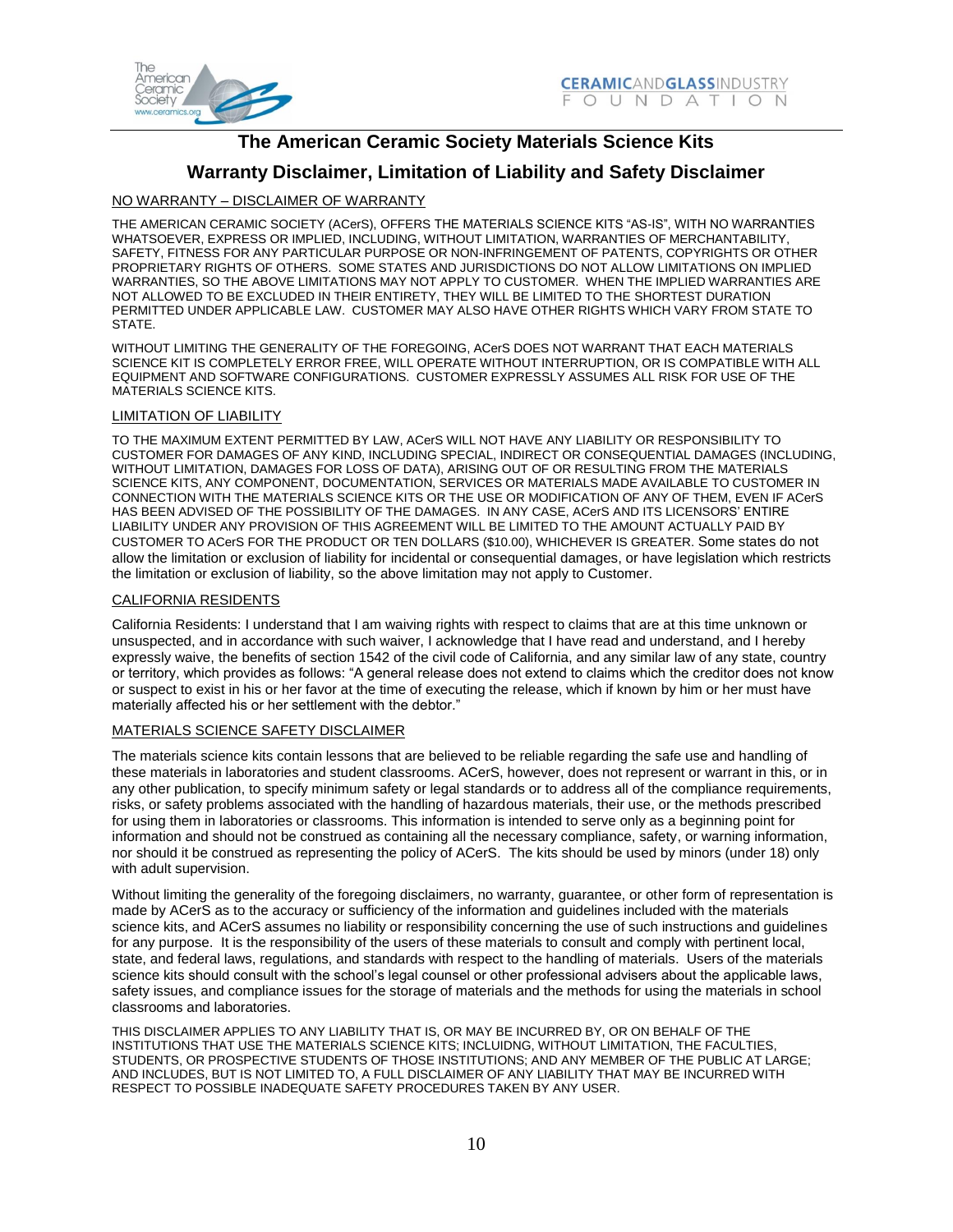

## **TEACHER INSTRUCTIONS**

# **Cold and Hot Processing of Materials**

**Objective:** To demonstrate how increasing or decreasing temperature can affect the processing of materials.

**Background Information:** Atoms are in constant vibration at temperatures above 0 K  $(-273.15\degree\text{C}$ / $-459.67\degree\text{F}$ ). As the temperature is increased, the vibration of these atoms is increased, which encourages them to move from one place to another inside a material. Thus, by controlling the temperature, the extent to which various reactions take place can be controlled. This allows the processing of materials from one form to the other to also be controlled. Generally, as temperature is increased, a material goes from solid to liquid to gaseous state. Decreasing temperature usually has the opposite effect.

Ice cream is processed at temperatures lower than normal room temperature, which gives it a semi-solid texture. Sugar syrup is processed at temperatures higher than room temperature so that the sugar dissolves quickly in water to form a uniform liquid.

**Description:** In this demonstration, students will learn about the influence of lowering temperatures by processing ice cream using liquid nitrogen. They will then learn about the influence of increasing temperatures by processing sugar syrup.

### **Keywords:**

Temperature: quantity which indicates how hot or cold a material is Solid: fundamental state of matter that is characterized by structural rigidity Liquid: fundamental state of matter that is characterized as having a definite volume, but no shape

Liquid Nitrogen: nitrogen that is in a liquid state at a very low temperature

## **Materials List:**

- Liquid nitrogen
- Styrofoam bowl (or some other well-insulating container)
- Insulating gloves
- Wire whisk
- Half-and-half cream
- Stainless steel bowl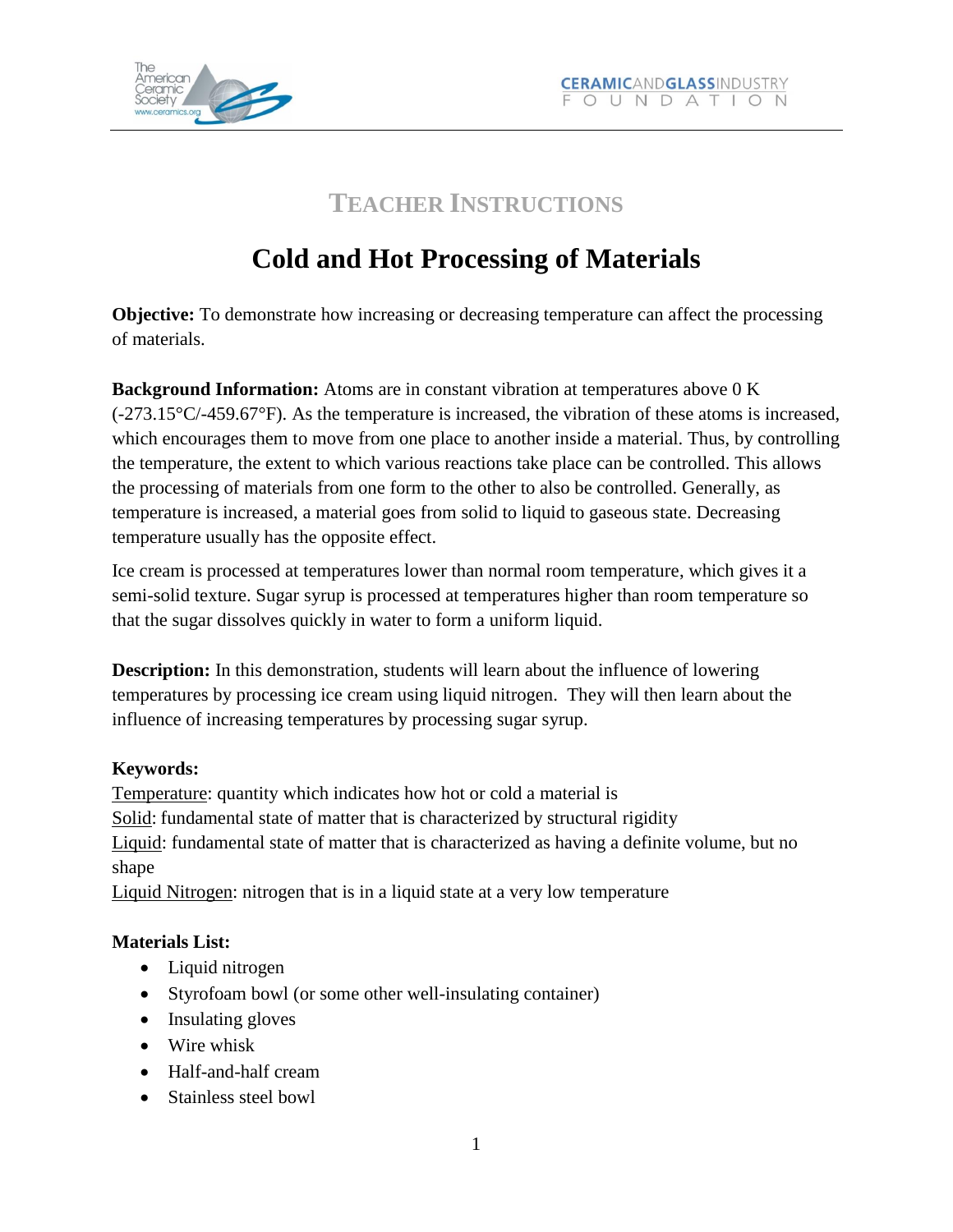

- Transparent glass cup/bowl that can be heated (e.g. a small Pyrex container or a beaker)
- Spoon
- Sugar
- Hot plate
- Vanilla/Chocolate ice cream syrup
- Safety glasses/goggles
- 1 teaspoon measuring spoon
- 1 cup measuring cup
- Wooden spatula

**Safety Precautions:** Liquid nitrogen is a hazardous substance. If misused, it may cause frostbite, eye damage, torn flesh, or asphyxiation. **ALWAYS FOLLOW THESE SAFETY RULES:**

- Keep liquid nitrogen away from students.
- Wear safety goggles at all times.
- Use tweezers to handle superconductors, magnets, or other small, cold objects. Plastic tweezers are desired but should be tested for embrittlement (see last caution) before use in the classroom.
- Wear insulating gloves when handling liquid nitrogen containers or large, cold objects.
- Use liquid nitrogen only in well ventilated places.
- Do not allow liquid nitrogen to touch any part of your body.
- Items in contact with liquid nitrogen become **EXTREMELY COLD**. Do not touch any item that has been immersed in liquid nitrogen until it has warmed to room temperature.
- Do not store liquid nitrogen in any container with a tight-fitting lid. A tightly sealed container will build up pressure as the liquid boils and may **EXPLODE** after a short time.
- Many substances become brittle and may shatter when cold, sending pieces of the material flying. Avoid common glass and large, solid plastics.

### **Instructions:**

#### **(a) For making ice cream**

- 1. Mix 1 quart of half-and-half cream and ½ cup of sugar in the stainless steel bowl using the wire whisk. Continue mixing until the sugar has dissolved.
- 2. Add 2 teaspoons of vanilla or chocolate syrup to the cream and sugar mixture and whisk until well blended.
- 3. Put on insulating gloves and safety glasses. Using the Styrofoam bowl, pour a small amount of liquid nitrogen directly into the stainless steel bowl containing the ice cream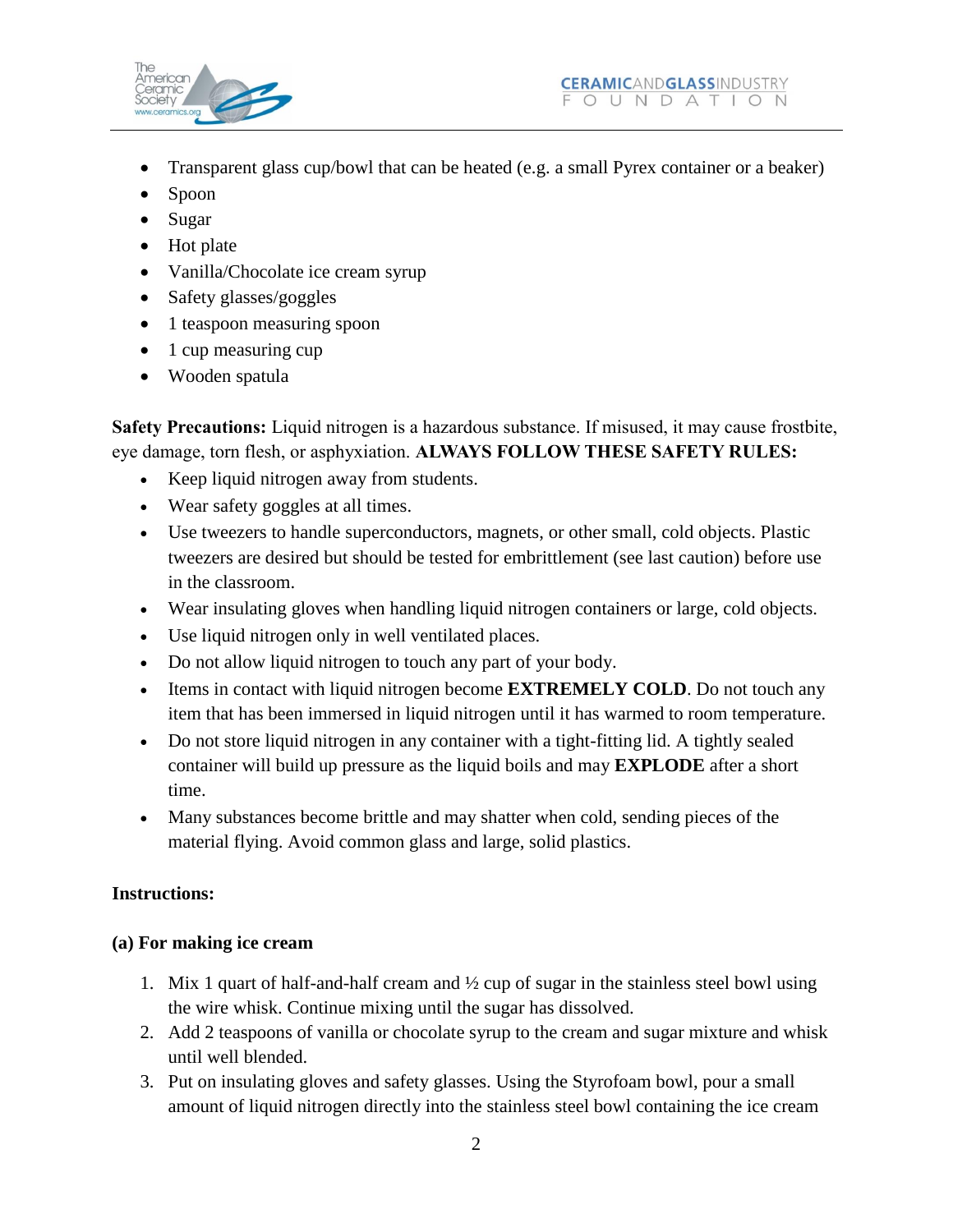

ingredients. Stir the mixture with a wooden spatula while slowly adding more liquid nitrogen until the ice cream starts to thicken.

- 4. Allow the remaining liquid nitrogen to boil off from the bowl. The ice cream will be left behind!
- 5. Serve or taste ice-cream only when all the liquid nitrogen vapors have gone away.

### **(b) For making sugar syrup**

- 1. Add 2 cups of normal tap water to the clear/transparent glass cup.
- 2. Add 1 teaspoon of sugar to the glass of water and whisk using the spoon.
- 3. Continue adding teaspoons of sugar to the water until the sugar will no longer dissolve. Be sure to keep track of the number of teaspoons added to the water.
- 4. Empty the glass and again add 2 cups of water to it.
- 5. Put the glass on a hot plate and heat the water to 90 ºC. *Note:* the boiling point of water is 99.98°C, so the water should be almost to the boiling point.
- 6. Once this temperature has been attained, wear insulating gloves and safety glasses and repeat steps 2-3.

**Demo Delivery Hints:** At room temperature, the liquid nitrogen is already boiling and thus depletes very quickly. While making ice cream, be sure to whisk swiftly to minimize the use of the liquid nitrogen. While making the sugar syrup, the glass cup and hot plate can get very hot. Make sure to wear insulating gloves or use tongs to avoid accidentally burning your hands.

**Troubleshooting:** If the ice cream does not thicken after adding liquid nitrogen, then continue to add more liquid nitrogen. During the sugar syrup demonstration, if the sugar takes too much time to dissolve, do not hesitate to raise the temperature of the hot plate.

**Cleanup/Replacement parts:** Dispose of the liquid nitrogen by either letting it boil away completely, or for a bit more excitement, pour it carefully onto the floor where the liquid will form small spheres that will scatter and dissipate quickly. The half-and-half cream will also need to be replaced every time the ice cream is made.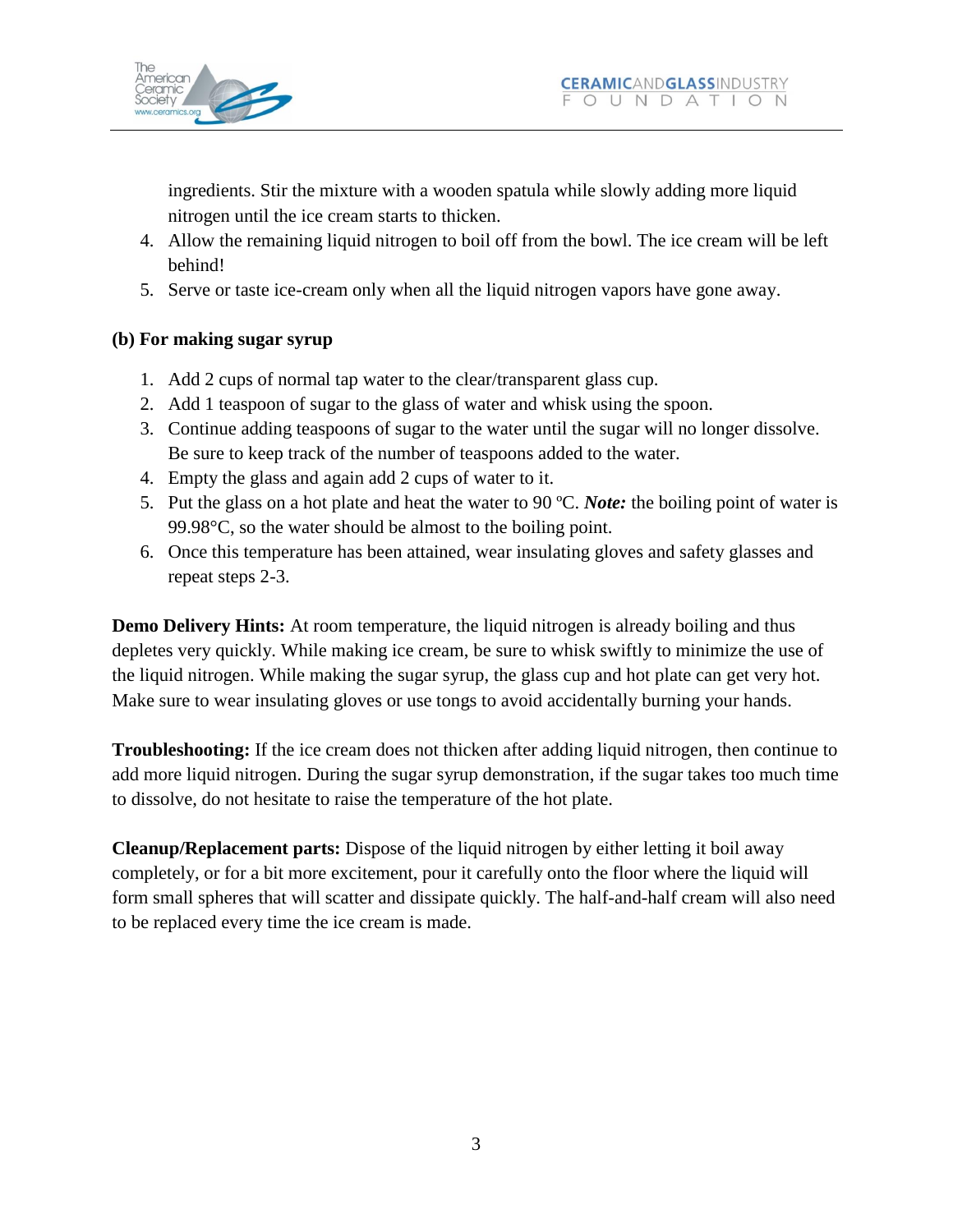

## **TEACHER DISCUSSION QUESTIONS**

# **Cold and Hot Processing of Materials**

### **Discussion Questions to Ask Before the Demo**

1. What is material processing?

*Discussion:* Material processing is converting from one form of matter/material into another more useful or desired form.

### **Discussion Questions to Ask During the Demo**

1. Why does the liquid half-and-half cream become semi-solid when the liquid nitrogen is added?

*Discussion:* As liquid nitrogen is poured on the half-and-half cream, it cools it and thus reduces the vibrations of the atoms. This causes the half-and-half cream to change its state from liquid to semi-solid.

2. Ask students what they think will happen when sugar is poured in hot water as compared to cold water?

*Discussion:* Sugar in hot water dissolves much faster as water molecules have lots of energy/vibrations due to the heat and want to move quickly. This creates more space between the water molecules, which allows more sugar particles to fill in this space.

### **Discussion Questions to Ask After the Demo**

1. What other material processing requires increasing or decreasing temperature?

*Discussion:* There are a variety of applications that students may mention. For example, frozen meals require heating to continue cooking the food and convert it to a semi-solid state appropriate for eating.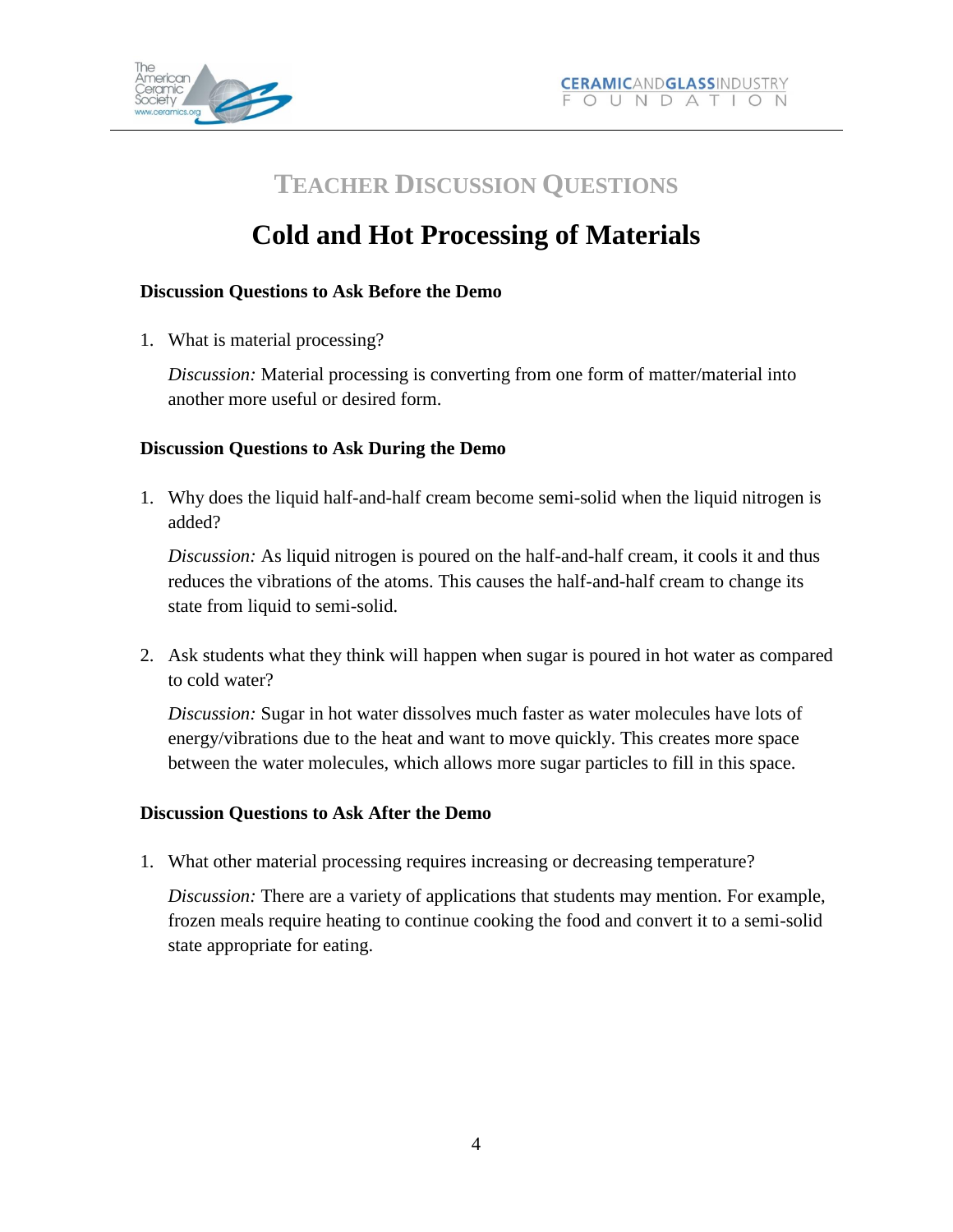

## **STUDENT QUESTION HANDOUT**

# **Cold and Hot Processing of Materials**

1. What happens to the half-and -half cream when the liquid nitrogen is added?

2. Why do you think this happens?

3. How many teaspoons of sugar were added to the room temperature water?

4. How many teaspoons of sugar were added to the hot water?

5. Was there a difference? Why or why not?